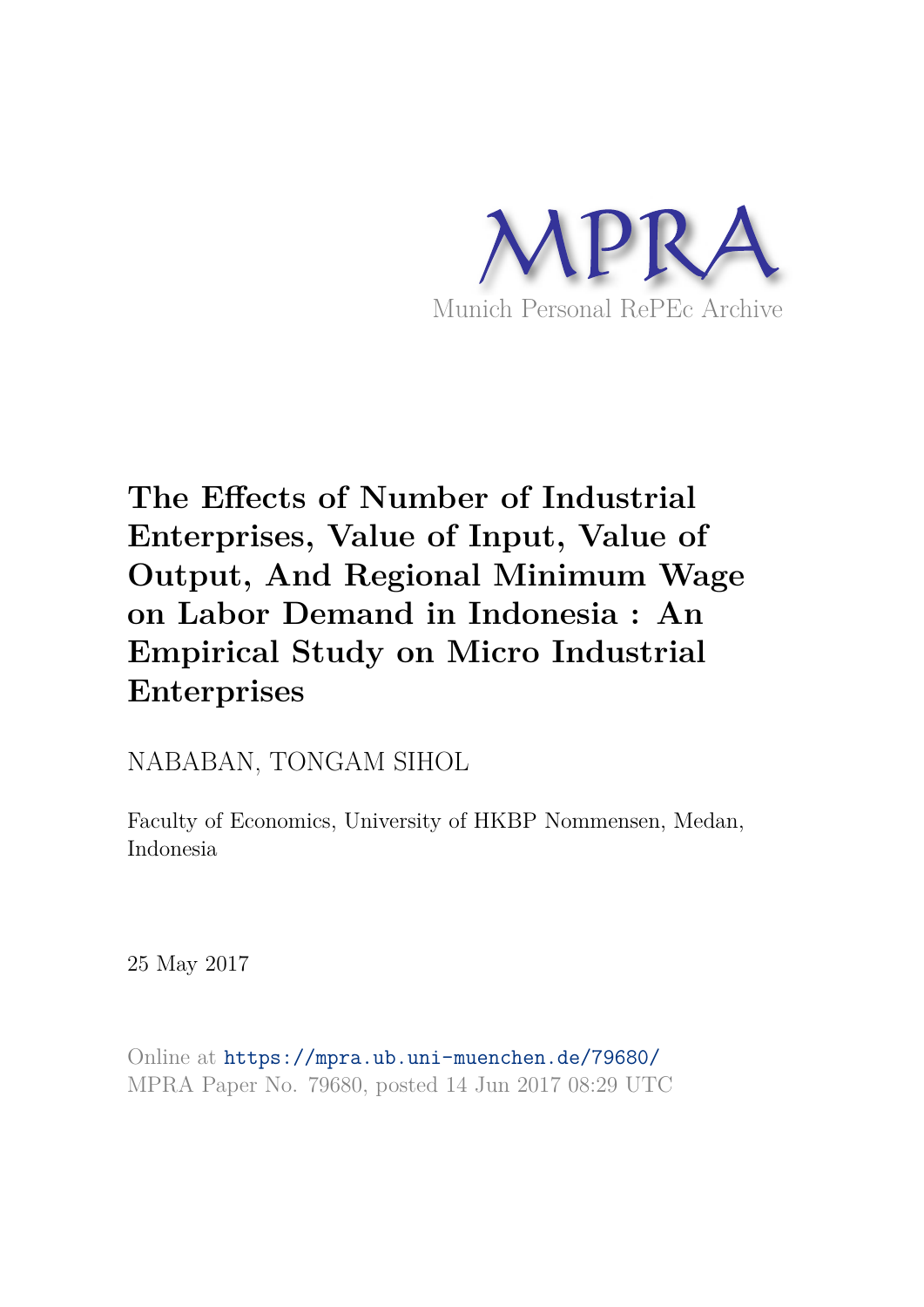### **The Effects of Number of Industrial Enterprises, Value of Input, Value of Output, And Regional Minimum Wage on Labor Demand in Indonesia : An Empirical Study on Micro Industrial Enterprises**

Tongam Sihol Nababan Faculty of Economics, University of HKBP Nommensen, Medan, Indonesia tsnababan@gmail.com

*Presented at: SIBR 2017 Conference on Interdisciplinary Business and Economics Research, 25th-26th May 2017, Bangkok, Thailand.*

#### Abstract

The purpose of this research is: (1) to identify the effects of variables of: the number of industrial enterprises, the value of input, the value of output, and the regional minimum wage on the labor demand in Indonesia, especially in micro industrial enterprises, (2) to detect the elasticities of the variables toward the labor demand in the micro enterprises. To estimate the data, regression of panel data is used.

The results of the research show that the variable of the number of micro industrial enterprises positively and significantly affects the labor demand of micro industrial enterprises. The variable of input value negatively affects the labor demand of micro industrial enterprises but not significant. The variable of output value positively affects the labor demand of micro industrial enterprises but not significant. While the variable of regional minimum wage negatively and significantly affects the labor demand of micro industrial enterprises. All variables are inelastic on the labor demand. The government needs to stimulate the growth of the number of micro industrial enterprises to be able to absorb more labors. The micro industrial enterprises need to build relationships with other companies for the mutually benefit, strengthen and support each other.

Keywords: labor demand, number of enterprises, regional minimum wage, value of input, value of output

JEL Classification : D04, C23, C49, J01.

#### **1. INTRODUCTION**

One business field that can absorb the labor force is an industrial sector. The industrial sector in Indonesia is very diverse where there are major differences between large and medium scale industries with small micro-scale industries. The differences may depend on absorption of labor, capital, and other resources. Large-medium industries play an important role because they have a better position in terms of achieving growth in productivity and wages, withdrawal of investment expertise, transfer of technology, and the provision of social security. On the other hand, when a small-micro industries show a higher growth rate in employment opportunity, this sector is disadvantaged in terms of other characteristics. Thus, to strengthen the competitiveness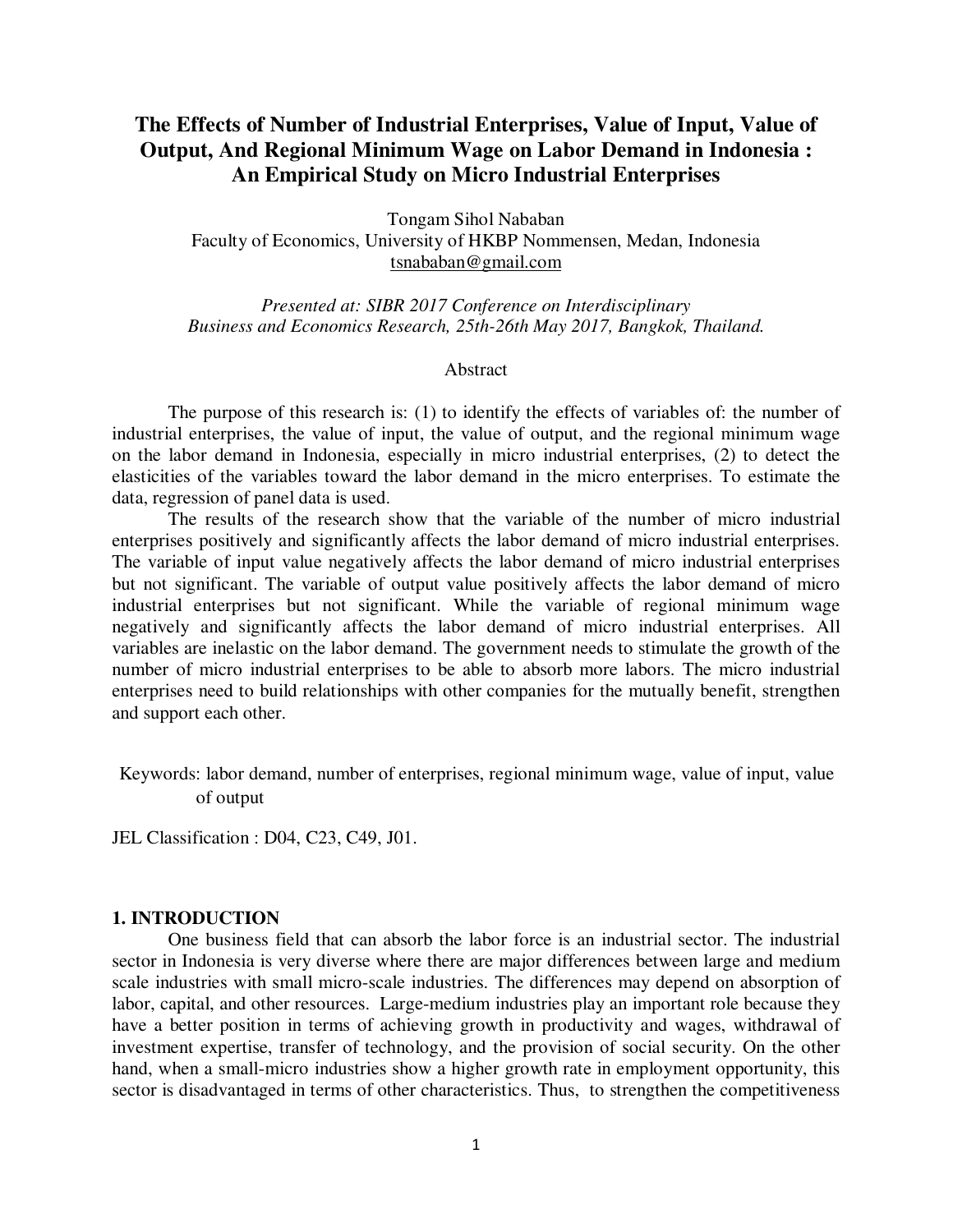and productivity of micro-small business units, in particular, "home-based industries" and "home workers", become a very important task.

In Indonesia's economic development, micro and small enterprises are always portrayed as a sector with an important role, because most of the population is poorly educated and live in small enterprises activities in both the traditional and modern. But the development effort that has been implemented is still not a satisfactory result because, in reality, the progress of micro and small enterprises are very small compared to the progress achieved by large enterprises. High population growth led to the increasing number of the labor force, but the high number of the labor force is not balanced by the number of jobs available so that this can lead to unemployment.

In the labor market, an increase in labor force brings the number of labor supply also increases. But on the other hand, the demand for labor is still less able to absorb the existing workforce. Lack of jobs available is not balanced by the increase of the labor force will contribute to the high number of unemployed. The role of micro and small enterprises in the economic development of the most evident is in terms of employment. Micro and small enterprises are able to absorb more labor compared to large and medium enterprises, because of the characteristics of the job sector in micro and small enterprises do not need many requirements as in large and medium enterprises. The comparison of the number of workers absorbed in micro, small, and large enterprises presented in Table 1 and Table 2 below.

| Year | Number of Entreprises (unit) |         |           | Number of Labor |
|------|------------------------------|---------|-----------|-----------------|
|      | Micro                        | Small   | Number    | (person)        |
| 2013 | 2,887,015   531,351          |         | 3,418,366 | 9,734,111       |
| 2014 | 3,220,563                    | 284,501 | 3,505,064 | 8,362,746       |
| 2015 | 3,385,851                    | 283,022 | 3,668,873 | 8,735,781       |

Table 1. Number of Micro, Small Industrial Entreprises and Absorption of Labor

 *Source : BPS,2015. www.bps.go.id (processed by author)* 

Tabel 2. Number of Medium-Large Entreprises and Absorption of Labor

| Year | Number of Medium-                                                                | Number of      |
|------|----------------------------------------------------------------------------------|----------------|
|      | Large Entreprises                                                                | Labor (person) |
|      | (unit)                                                                           |                |
| 2012 | 23,592                                                                           | 4,629,369      |
| 2013 | 23,698                                                                           | 4,928,839      |
| 2014 | 23,744                                                                           | 5,182,908      |
|      | $S_{\alpha\mu\nu\alpha\alpha}$ , DDC 2015, unus hps as id (presented by surface) |                |

 *Source : BPS, 2015. www.bps.go.id (processed by author)* 

Many factors affect the number of labor demand. Feriyanto (2015) has expressed several independent variables that can affect the labor demand, i.e: wage, product sales, and the interest rate. It is also argued that the factors that can lead to the shifting of the balance of the labor demand are the number of producers, the amount of output demand, government policies, economic growth, technology, the budget of labor costs, and the price of labor input. In this study, not all these factors are analyzed but only includes four variables: number of producers or the number of industrial enterprises, wage, the value of input, and value of output. It is based on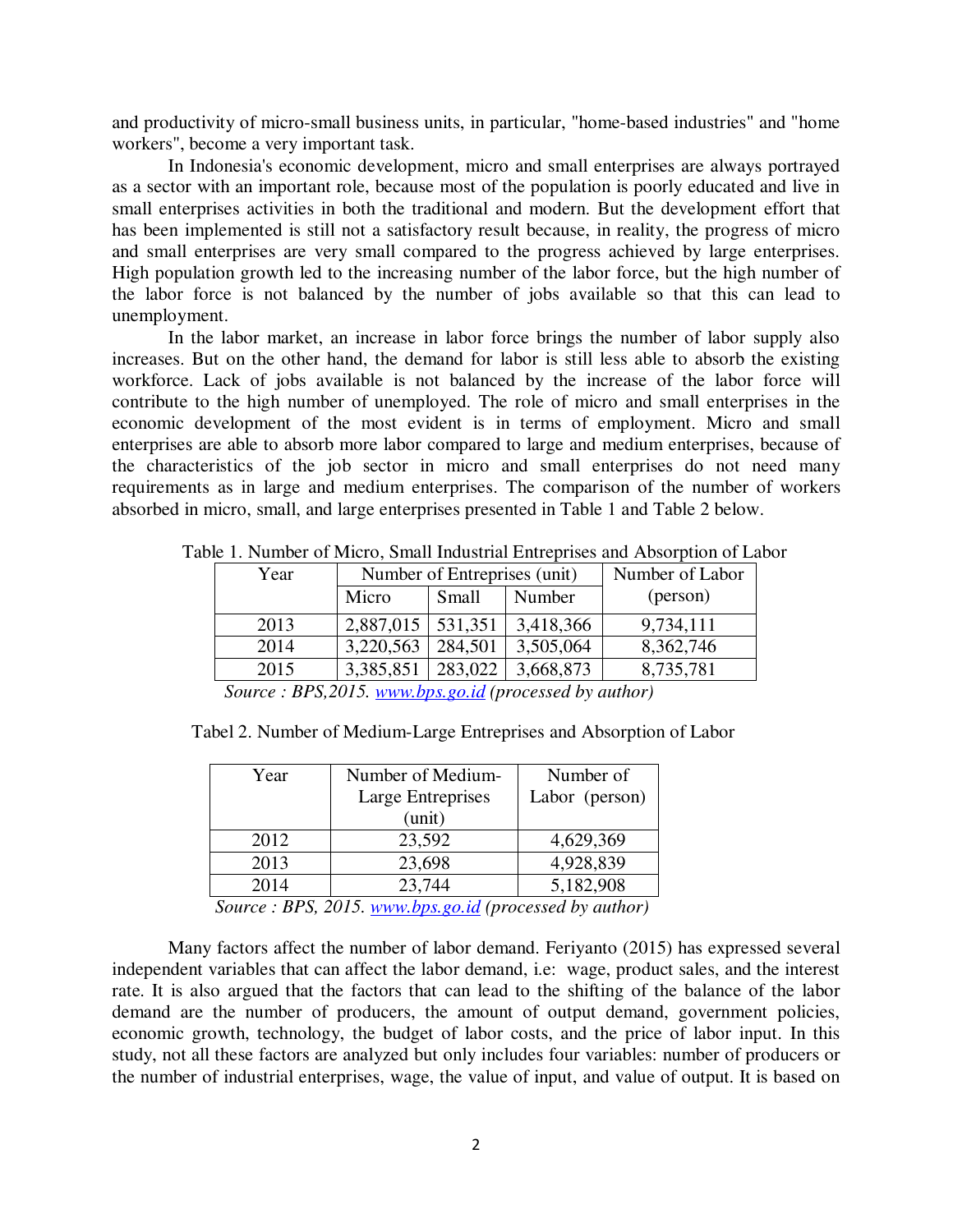the suitability of available secondary data published by Badan Pusat Statistik (BPS) Indonesia (Central Agency on Statistic of Indonesia).

According to Simanjuntak (2001) wages have an influence on employment. If the higher wage rates are set, it causes the rising cost of production. To make the efficiencies, enterprises are forced to reduce the workforce, which resulted in low levels of employment. Therefore, the rates of wage have a negative impact on employment (Nurafuah, 2015). In this study the variable of wage using the proxy of regional or province minimum wage in accordance with the Labor Law No. 13 the year of 2003 (UU No. 13/2003).

The rising prices (costs) of input factors may encourage manufacturers to perform substitution by reducing the use of input factors with more expensive price, then replace it by increasing the use of labor. The value of the input is the cost incurred in the production process. Then, the use the enterprises' workforce will be affected by the level (volume) of product sales. The larger the enterprises' product sales, it can push enterprises to increase the labor demand so that production can be increased to pursue an increase in sales. The rise of product sales due to the rising of product demand can be affected by the rise in average income of residents. The higher the average income of the population hence the need for consumption of goods, in general, will rise and can motivate entrepreneurs to raise the output. The variable of sales volume is proxied by the value of the output of the enterprises. The output is the value of the output produced from the industrial activity.

Noting the above phenomenon, i.e: (1) the growth of number of enterprises tends to increase the absorption of the workforce, which in turn increases the labor demand, (2) the great sales of products is able to encourage the increase of labor demand, (3) the increase in the price or value of input, (4), as well as the higher wage of labor will cause the labor demand to decrease, it is necessary to investigate whether the variables mentioned above could significantly affect the labor demand or not. This study is restricted to the micro industrial enterprise where its workforce a number of 1 - 4 persons (BPS, 2016). The research objective is to determine whether the variables of a number of industrial enterprises, the regional minimum wage (UMR), the value of the input, and the value of output significantly affect the labor demand on micro industrial enterprises. Furthermore, the study is also to determine how much the sensitivity that occurs in the labor demand as a result of changes in these variables.

#### **2. LITERATURE AND PREVIOUS STUDIES**

#### **2.1 Manufacturing, Micro Industrial, and Labor**

In Indonesia, there is a diversity of manufacturing definition, type of enterprises and labor. There are certain institutions that give definition to classify "micro and small enterprises", and there is also a grouping into "small and medium enterprises (SMEs)". However, in this study the definition is restricted to the definition given by the Badan Pusat Statistik-BPS (Central Agency on Statistic of Indonesia) (BPS, 2016), namely:

#### (1). Manufacturing

Manufacturing is an economic activity which conducts transform basic goods mechanically, chemically, or by hand so be finished /semi-finished, and or goods have less value to goods of higher value, and their characteristics are closer to the end user. Included in this activity is a service industry and assembling. Services industry is industrial activities that serve the needs of others. In this activity the raw material provided by the other party while the manufacturer is only doing its manufacturing rewarded with a sum of money or goods as a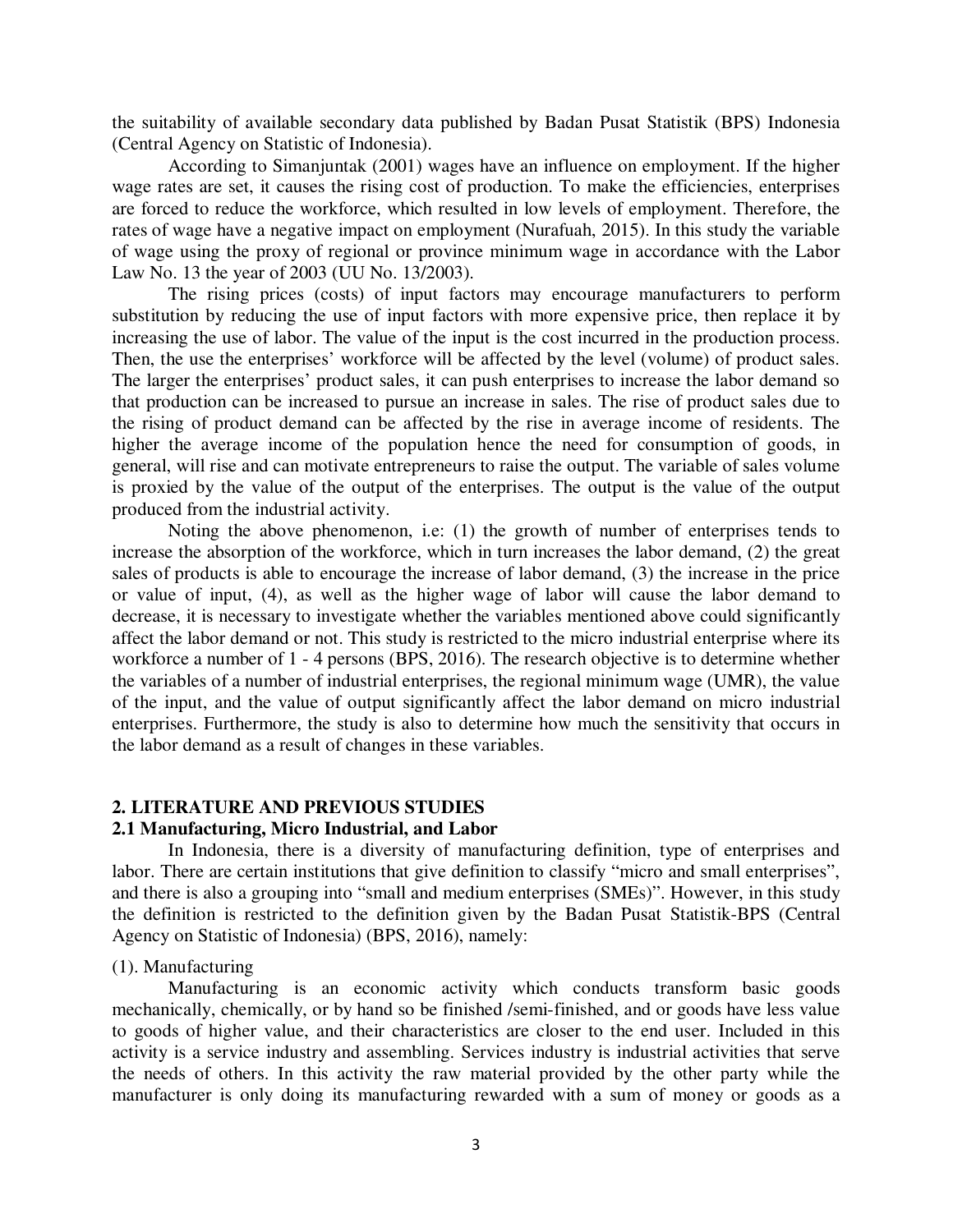service fee or wage. For an example, rice milling enterprises conducting grinding rice of farmers with a certain fee. Enterprises or industrial business is a unit of business doing economic activities, producing a good or service, located in a building or particular location, and maintain business administration regarding production and cost structure as well as at least one person who is responsible for the business.

#### (2). Small and Micro Industrial Enterprise

Micro industrial enterprises is an industrial enterprise of its labor a number of 1- 4 persons. Small industrial enterprises is an industrial enterprise of its labor a number of 5 – 19 persons. The classifications of industrial enterprises are solely based on the number of people working, regardless of whether the enterprise is using the engine power or not, and regardless of the capital of the enterprise.

#### (3). Labor

The number of labor is the number of workers or employees working on average daily either paid workers and workers who are not paid. Production workers are workers who work directly in the production process or related to it, including workers who directly supervise the production process, operating machinery, noting the raw materials used and the goods produced. Other workers are workers who are not directly related to the production process, these workers usually as a firm support worker, such as managers (not production), head of personnel, secretaries, typists, the night watchman, company drivers, etc.

 In this study, the research is only performed on micro industrial enterprises. This is caused by the incomplete data of small industrial enterprises from provinces in Indonesia during the period of the year 2013 – 2015.

#### **2. 2 Absorption of Labor or Labor Demand**

The absorption of labor explains the relationship between the desired quantity of labor with wage level. Labor demand done by employers indicate that they can increase the production of goods or services and then sell it to consumers. Furthermore, the growth of labor demand depends on the increase of the demand of public for goods and services (Simanjuntak, 2001). According to Sudarsono (1988), labor demand related to the quantity of labor required by the company or a particular agency. Labor demand is influenced by changes in wage rates and changes in other factors affecting demand for production, such as the volume of production, the price of capital goods or tools used in the production process. In this regard, Todaro (2003) expresses that absorption of labor is the acceptance of the workers to do the job properly or the existence of a situation that illustrates the availability of workers or jobs to be filled by job seekers. In terms of profit maximization, employers simply can set how many employees could be employed. For the consideration, a company needs to estimate the additional output obtained by the company in connection with the addition of an extra employee, also called as the marginal physical product (MPP) of employees (Feriyanto, 2015). After that, the additional marginal result or also called marginal revenue (MR) can be calculated by multiplying the value of the MPP with the price per unit of output.

Basically, the absorption of labor depends on the size of the labor demand. In general, the absorption of labor shows the ability of a company to absorb a number of labor to produce a product Kuncoro (2002) conveys that the absorption of labor is the number of jobs that have been filled that reflected in a large number of people working. Working population absorbed and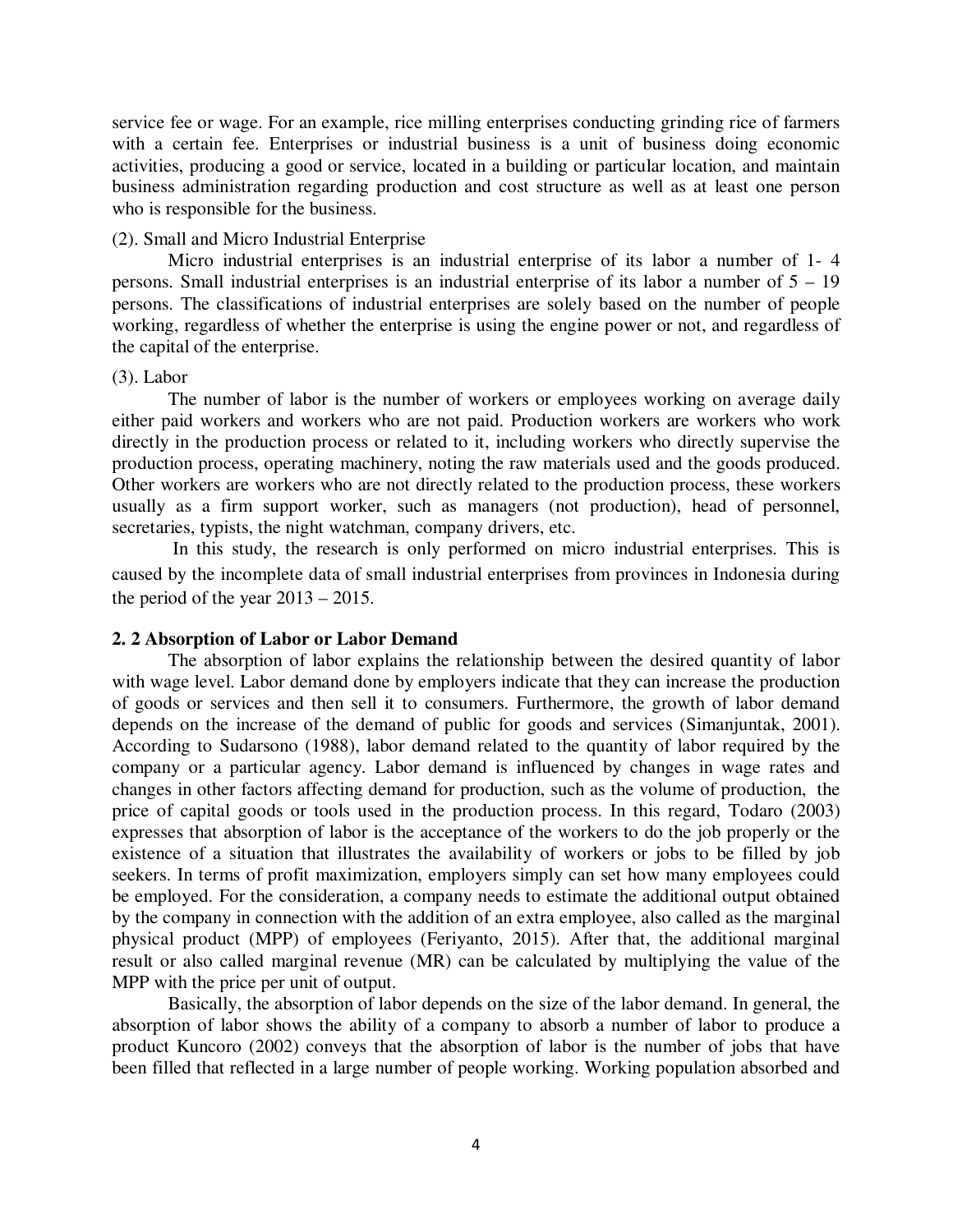scattered in various of sectors of the economy. The absorption of working population caused by the labor demand. Therefore, the absorption of labor can be regarded as the labor demand.

#### **2. 3 Minimum Wage**

Definition of wage according to the Act No. 13 of 2003 on Manpower, Chapter I, Article 1, Paragraph 30 : A wage is the right of the worker/ labourer that is received and expressed in the form of money as remuneration from the entrepreneur or the employer to workers/ labourer, whose amount is determined and paid according to a work agreement, consensus, or laws and regulations, including allowances for the worker/ labourer and their family for a job and or service that has been performed or will be performed. Then in article 89, the wage as mentioned in paragraph 30 is the minimum wage. The minimum wage is provincial or district/city-based minimum wages and provincial or district/city-based sectoral minimum wages. Briefly, it is termed as the Regional Minimum Wage or Provincial Minimum Wage. The minimum wage shall be determined by the Governor after considering the recommendations from Provincial Wage Councils and/or District Heads/Mayors.

Theoretically, a wage given by an employer is considered as the price of worker energy that sacrificed for the sake of production. In connection with it, the wage of the worker can be divided into two kinds: (1) nominal wage is a wage that is expressed in the form of money received regularly by a worker, (2) real wage is the ability of nominal wages received by a worker if exchanged for goods and services, as measured by the number of goods and services that can be obtained from the exchange (Sukirno, 2008). At present, the feasibility of a minimum wage standard is based on the needs of workers in accordance with the following criteria: (1) the needs for minimum living, (2) the Consumer Price Index (CPI), (3) the ability of the company, its growth and sustainability, (4) the standard minimum wage in the surrounding area, (5) labour market conditions, and (6) economic growth and income per capita. However, some of the variables used to assess the feasibility of the minimum wage are the regional economic growth, inflation, and minimum living needs of workers (Feriyanto, 2014).

Iksan (2010) states that the problem in determining the regional minimum wage lies on the method of calculation. There is a real difference in productivity among the business sectors. The sectors that use educated and skilled workers, generally have paid the wages far above minimum wage because it reflects the productivity. But many other sectors which have low productivity pay the wage below the minimum wage so that the minimum wage policy by the government will hit this sector, generally the labor-intensive sectors. That's why the wage system is a framework for how the wage is set and determined in order to improve the welfare of workers.

Meanwhile, according to Sumarsono (2009), in Indonesia, the wages determined are generally based on the three functions of wages, namely: (1) to ensure a decent living for workers and their families, (2) to reflect a reward for one's work, (3) to provide incentives to encourage the increasing of labor productivity. Furthermore, Sumarsono (2009) reveals that some economists argue that the setting of a minimum wage will hamper the job creation. Other economists with the empirical evidence show that the application of the minimum wage is not always identical with a reduction in employment, even be able to encourage the process of economic recovery.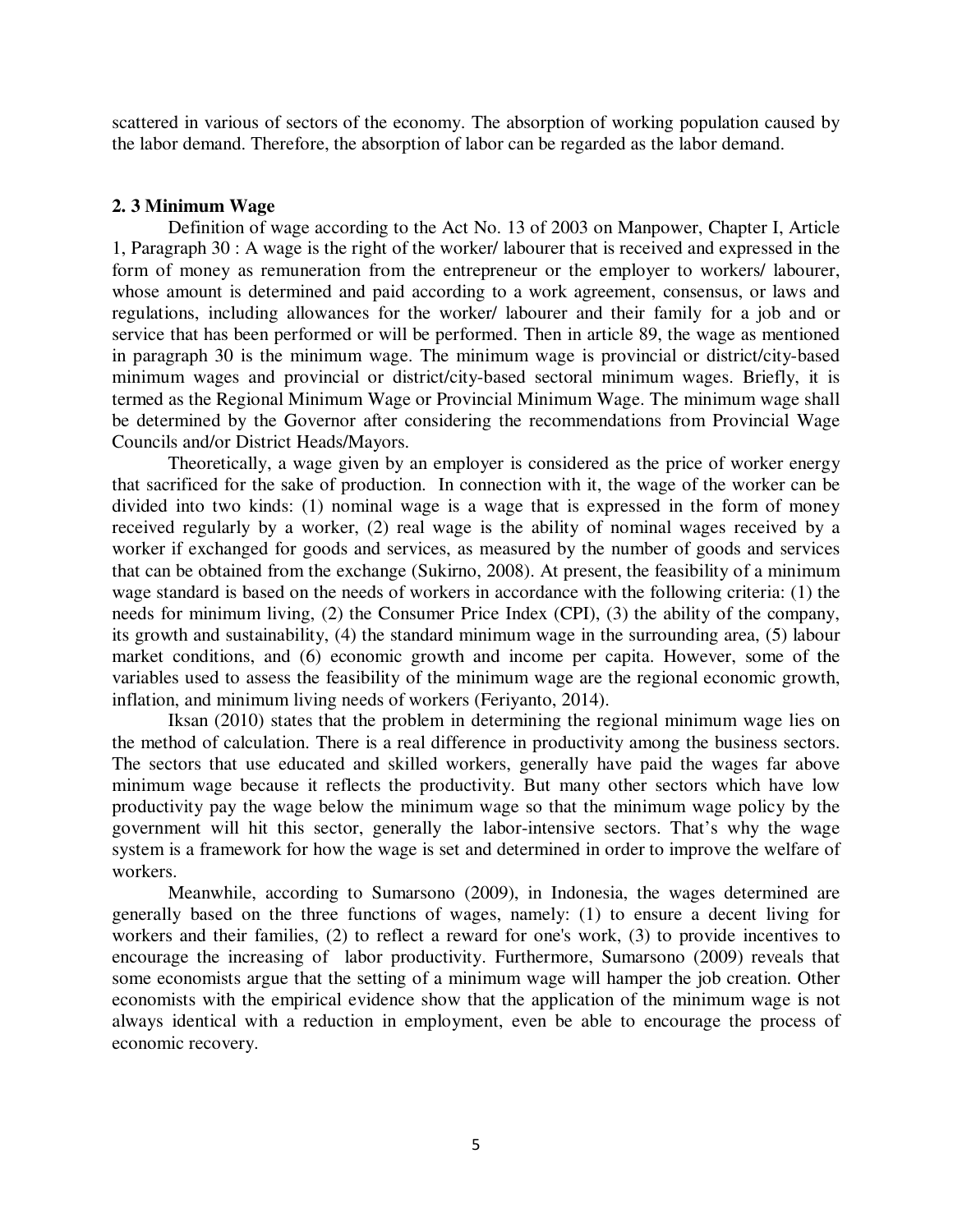#### **2. 4 Relationship of Number of Enterprises, Wage, Value of Input, Value of Output, And Regional Minimum Wage on Labor Demand**

Prabowo (1997) argues that the more the number of enterprises or business units that established, the more the addition of labor. It means that if the enterprise units increase, the demand of labors also increases. This relationship is strengthened by Rejekiningsih (2004) which states that the number of business units and outputs have a significant effect on employment. The influence of the number of business units on employment is positive, which means that the increasing of the number of business units will increase the number of labors absorbed.

Wage also has an influence on labor demand. If the higher the wage rates are set, the higher the cost of production, and to make the efficiencies, the enterprises are forced to reduce the workforce reductions, which in turn causing the low levels of employment. Thus, the wage has a negative impact on labor demand. For the enterprises, the labor cost is the cost of production, so the increasing of labor cost will decrease the profit (Simanjuntak, 2001; Hinnosaar & Room, 2003). A similar opinion is also expressed by Kuncoro (2001), the quantity of labor occupied in enterprises will decline as a result of wage increases. If the wage rate rises, while prices of other inputs are fixed, meaning the price of labor is relatively more expensive than other inputs. This situation encourages the enterprises to reduce the use of relatively expensive labor in order to maintain the maximum profit.

Feriyanto (2015) argues that the value of the input and the value of the output can affect the number of labor demand. If the price of inputs rises, this could encourage the manufacturers to perform substitution by reducing the use of more expensive inputs, then replace it by increasing the use of labor. The value of the input is the cost incurred in the production process. The use of labor would be affected by the level (volume) of product sales. The larger the product sales can push the enterprises to increase the labor demand so that the production can be raised to pursue an increasing in sales. Besides, the rise of product sales due to the rising of demand for the product can be affected by the rise in average income of population in a country. The higher the average income of the population, hence the need for consumption of goods, in general, will rise and can motivate enterprises to raise their output. The output is the value of the product produced from the industrial activity.

#### **2. 5 Previous Studies**

Wulandari (2015) has performed the research in the sectors of the food industry, beverages and tobacco in Province of North Sumatra. The result of the study indicates that the variables of investment in industrial sectors and a number of industries have a positive and significant impact on labor demand. The variable of regional minimum wage has a negative and significant effect on labor demand, while the variable of inflation has a negative effect but not significant on labor demand. The result also shows that the most dominant variable affect the labor demand in sectors of the food industry, beverages, and tobacco in Province of North Sumatra is the regional minimum wage.

Nurafuah (2015) has conducted the research related to absorption of labor in Province of Central Java. He concludes that the number of small and medium enterprises (SMEs) and the investment have a positively and significant correlation with the absorption of labor. In Province of Aceh, the result of research conducted by Arida et al (2015) shows that the variable of land area and investment have a positive and significant effect on labor demand in the agricultural sector, while the variable of wage has a negative effect but not significant on labor demand. Budiawan (2012) has also conducted the research on the fish processing industry in District of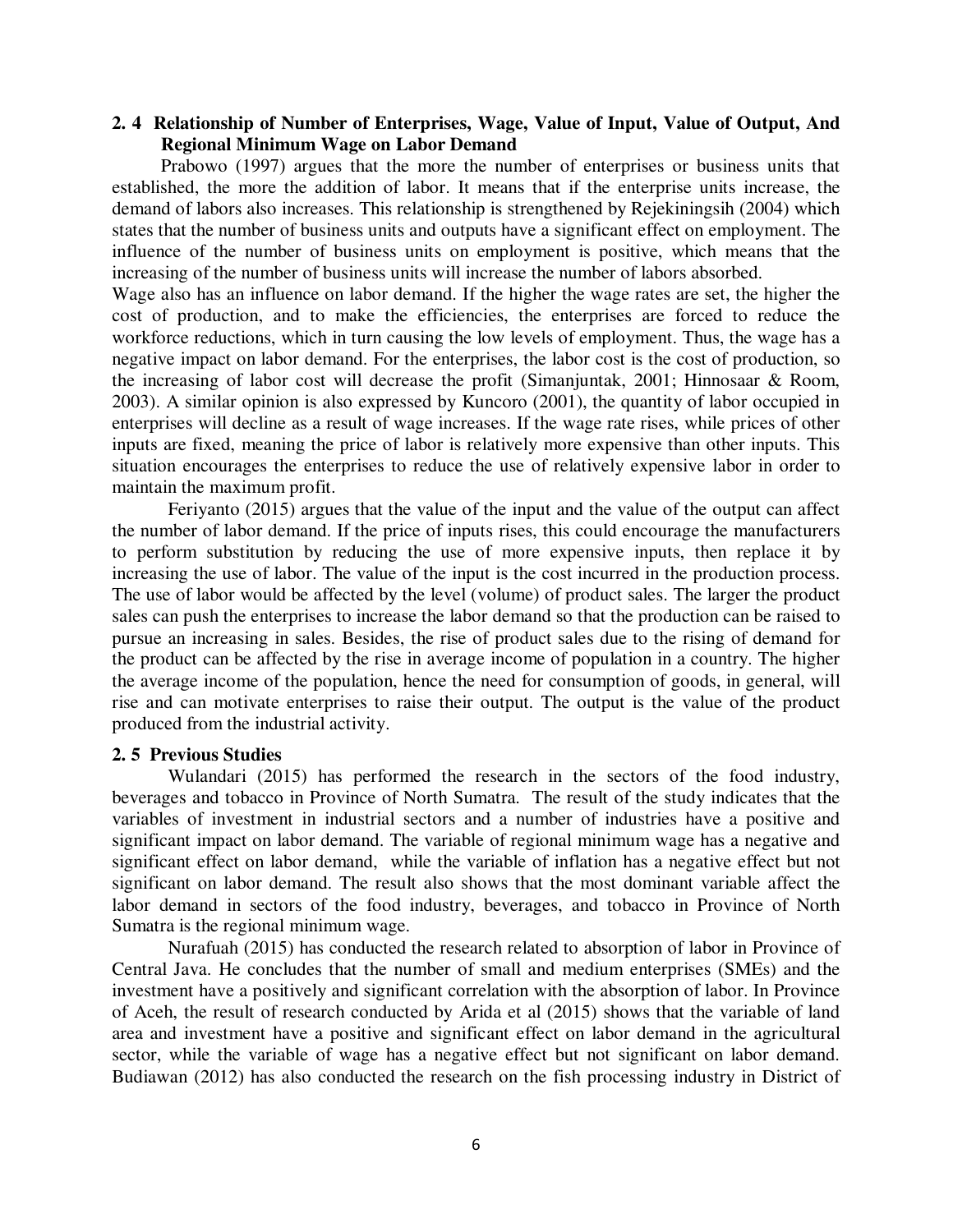Demak, Province of Central Java. He indicates that the value of wages, the value of production, and the capital have a positive and significant effect on the absorption of labor.

The result of research conducted by Prabandana (2015) in District of Sukoharjo, Province of Central Java shows the different result. The research reveals that the capital has no effect on the absorption of labor in the sector of small industries in Sukoharjo, arguing that the increasing of capital undertaken by the industries to add the modern equipment has been capable of producing the greater products than labor. However, the value of production has a positive and significant effect on the absorption of labor, meaning the high or low of the number of labor demand affects the high and low of the number of goods produced by the labor force. While the wage rate has a negative and significant effect on the absorption of labor, meaning that the higher the rate of wages, the smaller the labor demand in the sector of small industries.

Then the study of Arianti (2003) in District of Jepara, Province of Central Java mentions that the value of production and value of production one year ago have a positive influence on the labor demand. The wage rate and wage rate one year ago negatively affect the labor demand. While non-wage labor expenditures and non-wage labor expenditures one year ago have a positive influence on the labor demand.

#### **3. DATA AND MODEL SPECIFICATION**

#### **3. 1 Data**

The data used in this research is secondary data with the panel data. The time series data used is the period of the year 2013 - 2015. The cross-sectional data consist of the number of micro industrial enterprises, the value of the input, the value of output, the regional minimum wage, and labor demand of micro industrial enterprises in Indonesia that cover 34 provinces (Table 3). The data are collected from Badan Pusat Statistik-BPS (Central Agency on Statistic of Indonesia).

| Code<br><b>Provinces</b>  |                 | <b>Provinces</b>          | Code            |
|---------------------------|-----------------|---------------------------|-----------------|
| <b>ACEH</b>               | P <sub>1</sub>  | NUSA TENGGARA BARAT       | P <sub>18</sub> |
| <b>SUMATERA UTARA</b>     | P <sub>2</sub>  | NUSA TENGGARA TIMUR       | P <sub>19</sub> |
| <b>SUMATERA BARAT</b>     | P <sub>3</sub>  | KALIMANTAN BARAT          | P <sub>20</sub> |
| RIAU                      | P4              | <b>KALIMANTAN TENGAH</b>  | P <sub>21</sub> |
| <b>JAMBI</b>              | <b>P5</b>       | <b>KALIMANTAN SELATAN</b> | P <sub>22</sub> |
| <b>SUMATERA SELATAN</b>   | P6              | <b>KALIMANTAN TIMUR</b>   | P <sub>23</sub> |
| <b>BENGKULU</b>           | P7              | <b>KALIMANTAN UTARA</b>   | P <sub>24</sub> |
| <b>LAMPUNG</b>            | P8              | <b>SULAWESI UTARA</b>     | P <sub>25</sub> |
| KEPULAUAN BANGKA BELITUNG | P <sub>9</sub>  | <b>SULAWESI TENGAH</b>    | P <sub>26</sub> |
| <b>KEPULAUAN RIAU</b>     | P <sub>10</sub> | <b>SULAWESI SELATAN</b>   | P27             |
| <b>DKI JAKARTA</b>        | P <sub>11</sub> | <b>SULAWESI TENGGARA</b>  | P <sub>28</sub> |
| <b>JAWA BARAT</b>         | P <sub>12</sub> | <b>GORONTALO</b>          | P <sub>29</sub> |
| <b>JAWA TENGAH</b>        | P <sub>13</sub> | <b>SULAWESI BARAT</b>     | P30             |
| DI YOGYAKARTA             | P <sub>14</sub> | <b>MALUKU</b>             | P31             |
| <b>JAWA TIMUR</b>         | P <sub>15</sub> | <b>MALUKU UTARA</b>       | P32             |
| <b>BANTEN</b>             | P <sub>16</sub> | PAPUA BARAT               | P33             |
| BALI                      | P <sub>17</sub> | <b>PAPUA</b>              | P34             |

|  |  | Tabel 3. Names of Provinces in Indonesia |
|--|--|------------------------------------------|
|  |  |                                          |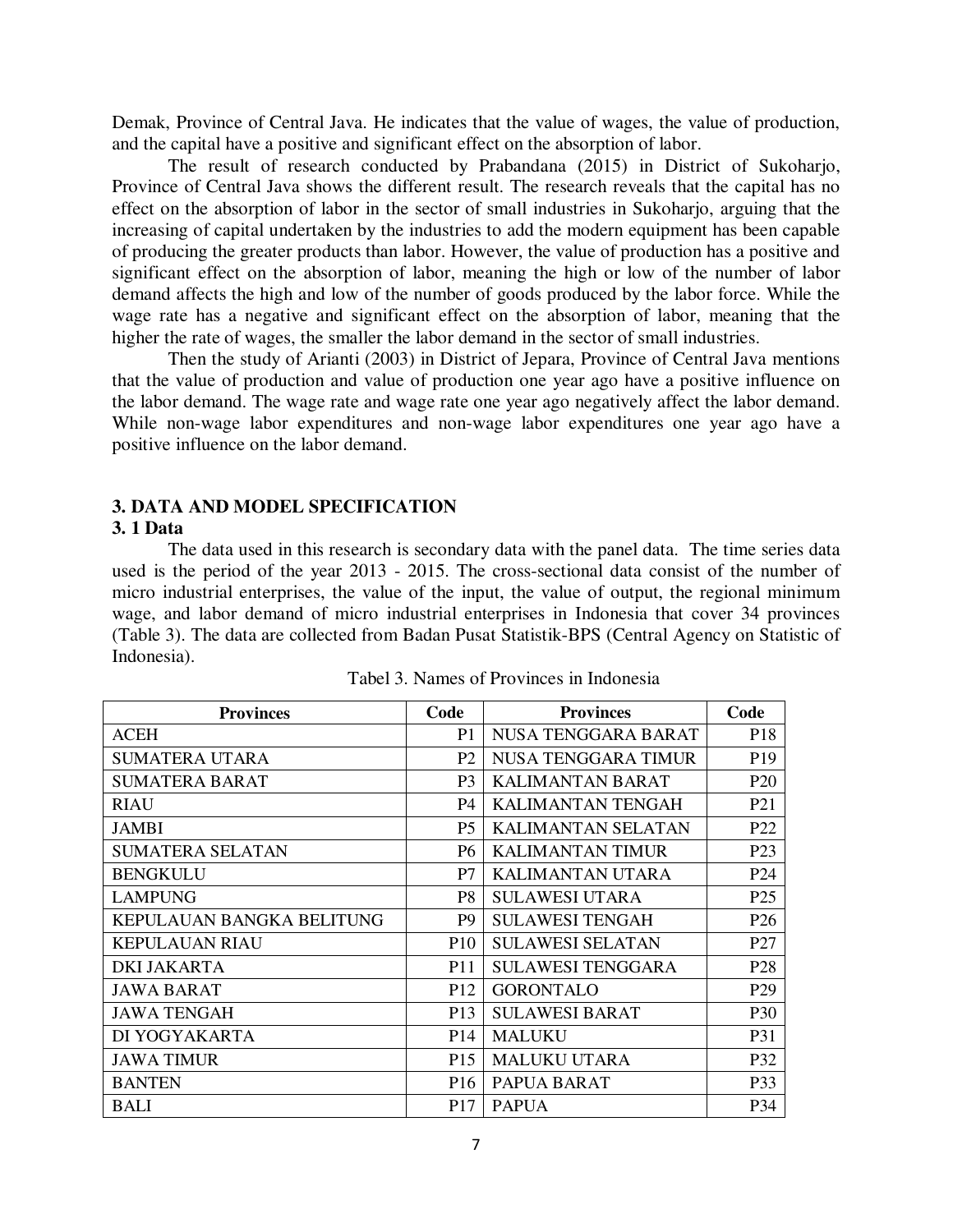#### **3. 2 Model Specification**

In this study, to estimate how the variables of the number of micro industrial enterprises, the value of the input, the value of the output, the regional minimum wage influence the labor demand of micro industrial enterprises in Indonesia, it is used the model that specified as follows:

 $LD_{it}$  = f (*MIE*<sub>*it*</sub>, *INPUT*<sub>*it*</sub>, *OUPUT*<sub>*it*</sub> , *RMW*<sub>*it*</sub>) (1)  $LD_{it} = \beta_0 + \beta_1 MIE_{it} + \beta_2 INPUT_{it} + \beta_3 OUPUT_{it} + \beta_4 UMR_{it} + e$ (2)  $LogLD_{it} = Log\beta_0 + \beta_1 LogMIE_{it} + \beta_2 LogINPUT_{it} + \beta_3 LogOUTPUT_{it} + \beta_4 LogRMW_{it} + e$ (3)

where: LD is labor demand of micro industrial enterprises (persons), MIE is the number of micro industrial enterprises (unit), RMW is the rate of regional minimum wage (Rp), INPUT is the value or price (cost) of inputs of production process (Rp), OUTPUT is the value of output or production (Rp),  $\beta_0$  is a constant, and  $\beta_1$ ,  $\beta_2$ ,  $\beta_3$ ,  $\beta_4$  are the coefficient of regression of independent variables,  $e$  is the error term,  $i$  is the observation of cross-section or provinces ( $i =$ 1, 2, 3, ... 34), and *t* is the time series (t = 2013, 2014, 2015). The expected signs of the coefficient are  $\beta_1 > 0$ ,  $\beta_2 > 0$  or  $\beta_2 < 0$ ,  $\beta_3 > 0$ ,  $\beta_4 < 0$ .

#### **3. 3 Regression of Panel Data**

To estimate the variables that affect labor demand of micro industrial enterprises that use the panel, then the regression models of Common Effect, Fixed Effects, and Random Effect are used. To obtain the best model of the three models is determined by Chow Test and Hausman Test. Furthermore, to investigate the changes or sensitivity of dependent variable (LD) as a result of changes in the independent variables (MIE, INPUT, OUTPUT, RMW), the analysis of elasticity is performed.

#### **4. RESULTS AND DISCUSSION**

#### **4.1 The Profile of Micro Industrial Enterprises in the Year of 2013-2015: Number of Labor Demand, The Number of Industrial Enterprises, The Value of Input, The Value of Output and Regional Minimum Wage**

The focus of the discussion is a micro industrial enterprise by using workforce category embraced by the Central Agency on Statistic of Indonesia, namely one to four persons of workers. The profiles of the labor demand, the number of micro industrial enterprises, the value of the input, the value of the output, and regional minimum wage during the years of 2013 - 2015 are presented in the following pictures.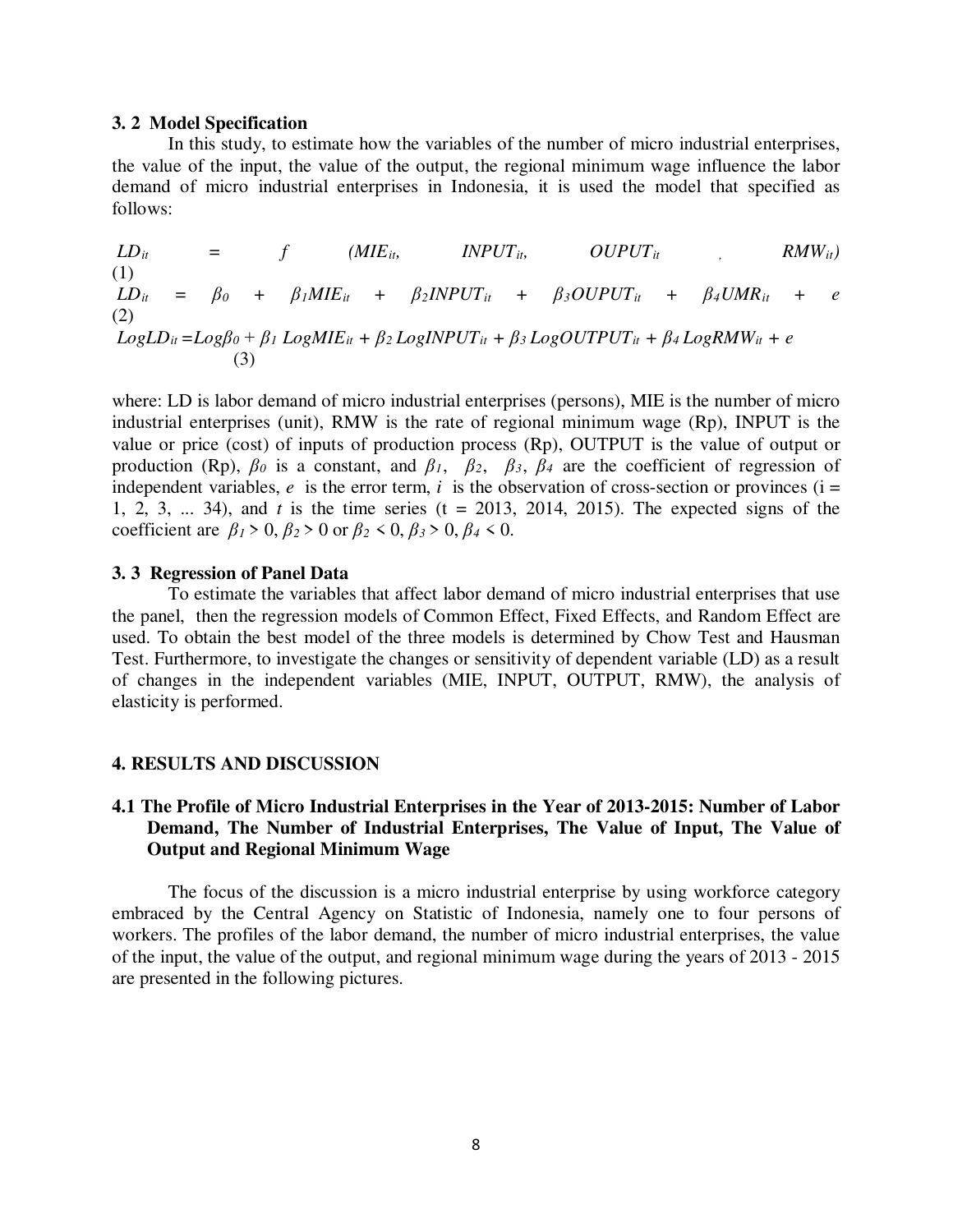

Figure 1. Figure 2. Labor Demand of Micro Industrial Enterprises The Number of Micro Industrial Enterprises *(Source : Data Processing of BPS 2015, by author)*





 Figure 3. Value of Input and Output of Micro Industrial Enterprises  *(Source : Data Processing of BPS 2015, by author)*

Figure 1 shows that labor demand in 2013 as 10,817,714 persons has increased to be as 12,079,710 persons in 2014, there is an increase of 11.67%. In 2015, labor demand occupied as 12,928,788 persons, an increase of 7.03% from 2014. This increasing is caused by the rise of enterprises units. Figure 2 shows that the number of micro industrial enterprises in 2013 there were 2,887,015 units to 3,220,563 units in 2014, an increase of 11, 55%. While in 2015 there were 3,385,851 units, an increase of 5.13% from 2014. The increasing of these enterprises units is caused by the government policies that encourage the birth of micro-enterprises to be able to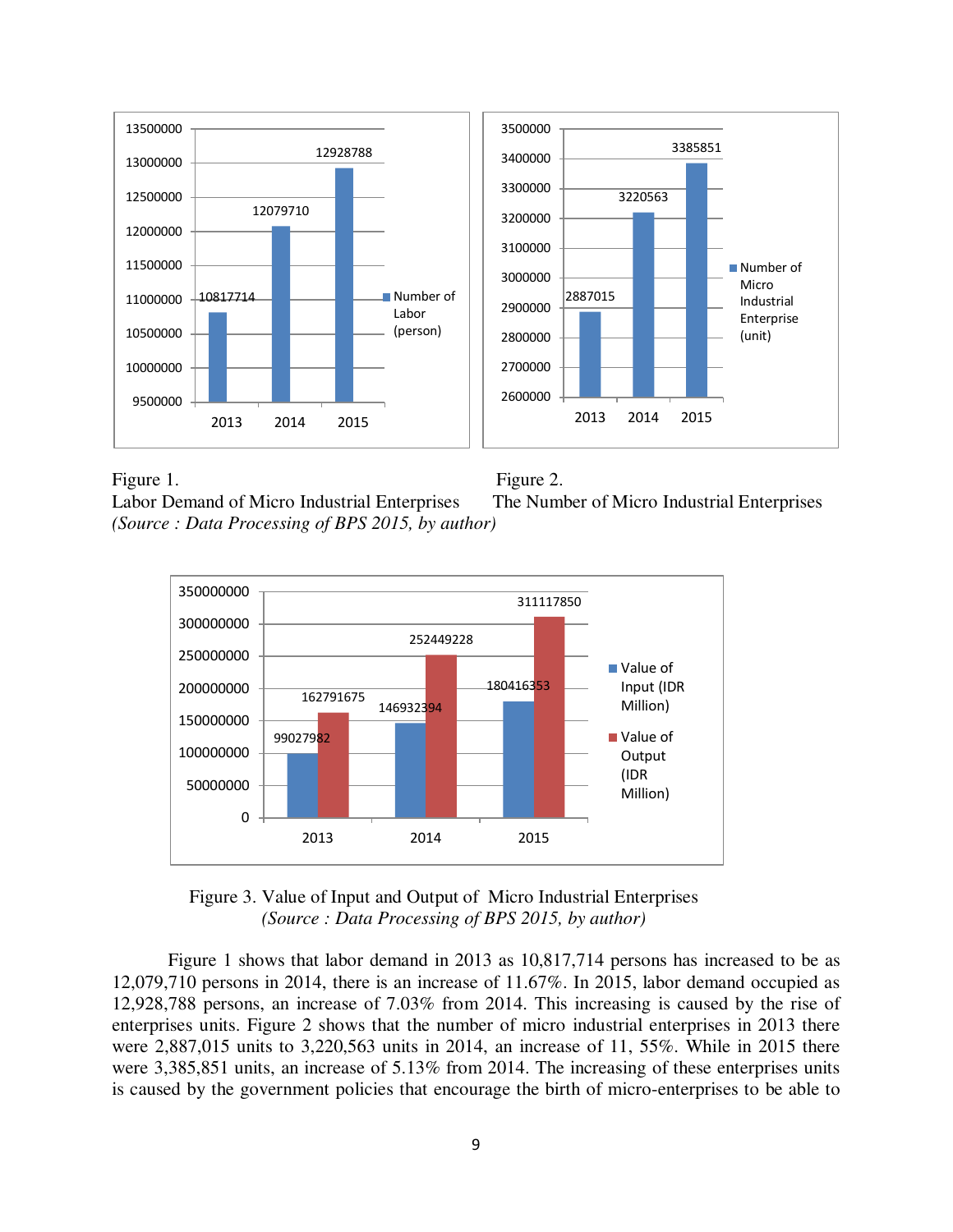accommodate the workforce, as well as ease of the terms of venture funding. These circumstances indicate that in 2013 average of micro industrial enterprises has been capable of absorbing labors for 3.75 persons, in 2014 as 3.75 persons and in 2015 as 3.82 persons. In other words, during the period of 2013 - 2015, every micro industrial enterprise can absorb labor for an average of 4 persons.

Figure 3 shows that in 2013 the value of the input amounted to Rp 99,027,982 has risen to be Rp 146,932,394 million in 2014, an increase of 48.37%. In 2015, it amounts to Rp 180,416,353 million or an increase of 22.79% from 2014. In 2013, the value of output amounted to Rp 162,791,675 million and in 2014 to be Rp 25,449,228 million, an increase of 55.08%. Whereas in 2015 it amounts to Rp 311, 117,850 million or an increase of 23.24% from 2014. These data have shown that the ratio of the value of output to input in 2013, 2014 and 2015 respectively by 1.64, 1.72 and 1.72. This indicates that during the year of 2013 to 2015, the micro industrial enterprises have operated more efficiently.

The determination of rate for the regional minimum wage (RMW) is based on Act No. 13 of 2003 on Manpower and the authority of the Regional Head (Governor or Mayor)with regard to the recommendation of the Regional Wage Board. Table 4 below shows the rate of regional minimum wage in each of provinces in Indonesia during the years of 2013-2016.

| <b>PROPINSI</b>           | 2013    | 2014    | 2015    | 2016    |
|---------------------------|---------|---------|---------|---------|
| <b>ACEH</b>               | 1550000 | 1750000 | 1900000 | 2118500 |
| <b>NORTH SUMATERA</b>     | 1375000 | 1505850 | 1625000 | 1811875 |
| <b>WEST SUMATERA</b>      | 1350000 | 1490000 | 1615000 | 1800725 |
| <b>RIAU</b>               | 1400000 | 1700000 | 1878000 | 2095000 |
| <b>JAMBI</b>              | 1300000 | 1502300 | 1710000 | 1906650 |
| <b>SOUTH SUMATERA</b>     | 1630000 | 1825000 | 1974346 | 2206000 |
| <b>BENGKULU</b>           | 1200000 | 1350000 | 1500000 | 1605000 |
| <b>LAMPUNG</b>            | 1150000 | 1399037 | 1581000 | 1763000 |
| <b>BANGKA BELITUNG</b>    | 1265000 | 1640000 | 2100000 | 2341500 |
| <b>RIAU ISLAND</b>        | 1365087 | 1665000 | 1954000 | 2178710 |
| <b>DKI JAKARTA</b>        | 2200000 | 2441000 | 2700000 | 3100000 |
| <b>WEST JAVA</b>          | 850000  | 1000000 | 1000000 | 2250000 |
| <b>CENTRAL JAWA</b>       | 830000  | 910000  | 910000  |         |
| DI YOGYAKARTA             | 947114  | 988500  | 988500  |         |
| <b>EAST JAWA</b>          | 866250  | 1000000 | 1000000 |         |
| <b>BANTEN</b>             | 1170000 | 1325000 | 1600000 | 1784000 |
| <b>BALI</b>               | 1181000 | 1542600 | 1621172 | 1807600 |
| WEST NUSA TENGGARA        | 1100000 | 1210000 | 1330000 | 1482950 |
| EAST NUSA TENGGARA        | 1010000 | 1150000 | 1250000 | 1425000 |
| <b>WEST KALIMANTAN</b>    | 1060000 | 1380000 | 1560000 | 1739400 |
| <b>CENTRAL KALIMANTAN</b> | 1553127 | 1723970 | 1896367 | 2057558 |
| <b>SOUTH KALIMANTAN</b>   | 1337500 | 1620000 | 1870000 | 2085050 |
| <b>EAST KALIMANTAN</b>    | 1752073 | 1886315 | 2026126 | 2161253 |

Table 4. Regional Minimum Wage of Propinces During The Year of 2013 – 2016 (IDR)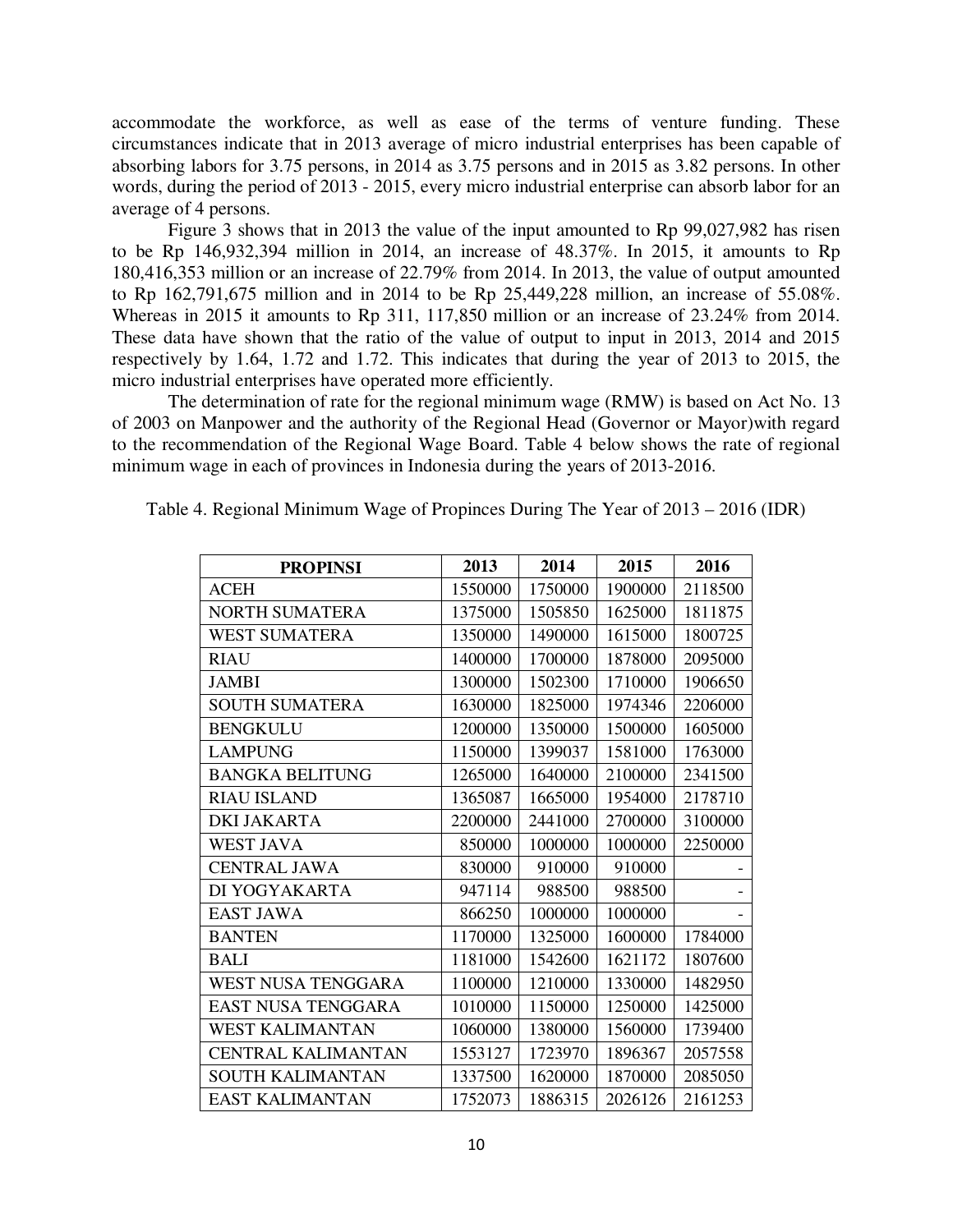| <b>NORTH KALIMANTAN</b>    | $\overline{\phantom{0}}$ |         | 2026126 | 2175340 |
|----------------------------|--------------------------|---------|---------|---------|
| <b>NORTH SULAWESI</b>      | 1550000                  | 1900000 | 2150000 | 2400000 |
| <b>CENTRAL SULAWESI</b>    | 995000                   | 1250000 | 1500000 | 1670000 |
| <b>SOUTH SULAWESI</b>      | 1440000                  | 1800000 | 2000000 | 2250000 |
| <b>SOUTH EAST SULAWESI</b> | 1125207                  | 1400000 | 1652000 | 1850000 |
| <b>GORONTALO</b>           | 1175000                  | 1325000 | 1600000 | 1875000 |
| <b>WEST SULAWESI</b>       | 1165000                  | 1400000 | 1655500 | 1864000 |
| <b>MALUKU</b>              | 1275000                  | 1415000 | 1650000 | 1775000 |
| <b>NORTH MALUKU</b>        | 1200622                  | 1440746 | 1577617 | 1681266 |
| <b>WEST PAPUA</b>          | 1720000                  | 1870000 | 2015000 | 2237000 |
| <b>PAPUA</b>               | 1710000                  | 2040000 | 2193000 | 2435000 |
| <b>INDONESIA</b>           | 1296908                  | 1584391 | 1790342 | 1997819 |
| Minimun                    | 830000                   | 910000  | 910000  | 1425000 |
| Maximum                    | 2200000                  | 2441000 | 2700000 | 3100000 |

 *Source : Data Processing of BPS 2016, by author* 

Table 4 shows that the lowest rate of RMW for the period of 2013-2015 occurred in Province of Central Java, respectively IDR 830,000, IDR 910,000, and IDR 910,000. While the highest rate of RMW for the period of 2013 - 2016 occurred in DKI Jakarta, respectively IDR 2,200,000, IDR 2,441,000, IDR 2,700,000 and IDR 3,100,000. Nationally, during the period of 2013 - 2016 the average of RMW respectively IDR 1,296,908, IDR 1,584,391, IDR 1,790,342, and IDR 1,997,819. These figures show an average increase of 15.58% per year.

Since the enactment of the Indonesian Government Regulation Number 78 of 2015 concerning the determination of the minimum wages performed each year is based on the need for decent living and by taking into account the productivity and economic growth. Thus, the amount of RMW for 2016 has been set based on this rule.

#### **4. 3 Panel Data Regression**

In this study, there are four variables that are expected to affect the labor demand (LD) business micro industries, namely: the number of micro industrial enterprises (MIE), the value of the input (INPUT), the value of output (OUTPUT) and the regional minimum wage (RMW). All the variables are obtained from all provinces in Indonesia amounted to 34 provinces for the period of the year 2013 to 2015 which is publicized by Central Agency on Statistics of Indonesia. One of the provinces, Kalimantan Utara, has incomplete data so that the province is excluded from panel data estimation. The observed data to be 33 provinces.

To estimate whether the above variables can affect the labor demand in micro industrial enterprises with panel data, regression models of Common Effect, Fixed Effect, and Random Effect are used. These models are estimated in forms of linear regression and logarithm regression. The models have been formulated in Section 3. 2 (Equation 2 and 3). The result of panel data regression is presented in Table 5 below: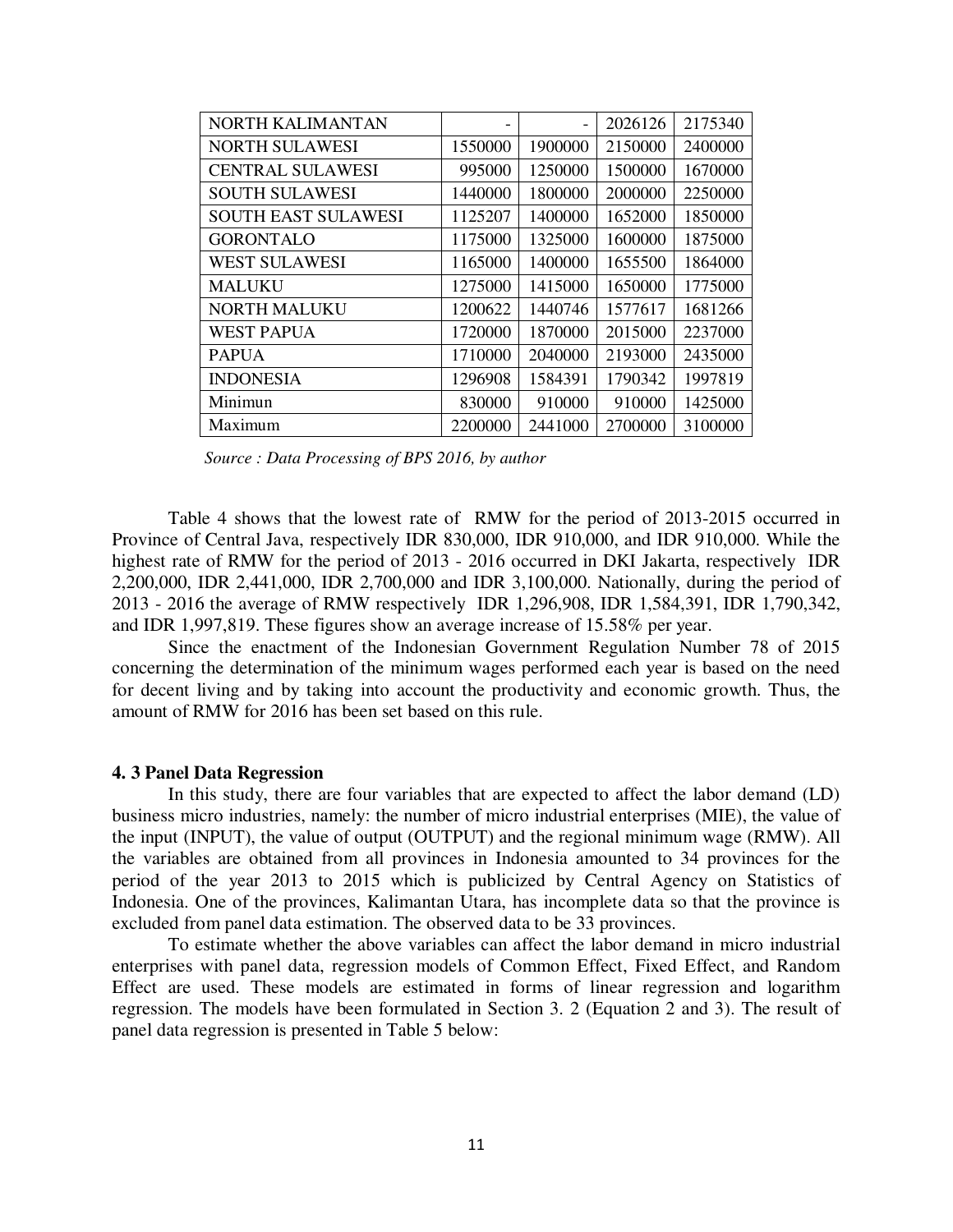|                                                                                                                                                                         | Coefficient (Linear)        |                              |                            | Coefficient (Logarithm)  |                             |                           |
|-------------------------------------------------------------------------------------------------------------------------------------------------------------------------|-----------------------------|------------------------------|----------------------------|--------------------------|-----------------------------|---------------------------|
| Variables                                                                                                                                                               | CE                          | FE                           | RE                         | CE                       | FE                          | RE                        |
| <b>MIE</b>                                                                                                                                                              | 1.7551<br>$(0.0000)***$     | 2.0400<br>$(0.0000)***$      | 1.7769<br>$(0.0000)***$    | 0.8360<br>$(0.0000)***$  | 0.7568<br>$(0.0000)$ ***    | 0.8649<br>$(0.0000)***$   |
| <b>INPUT</b>                                                                                                                                                            | 0.0107<br>$(0.0000)***$     | 0.0026<br>(0.4434)           | 0.0091<br>$(0.0002)$ ***   | 0.0388<br>(0.7396)       | $-0.0536$<br>(0.5689)       | $-0.0188$<br>(0.8286)     |
| <b>OUTPUT</b>                                                                                                                                                           | $-0.0042$<br>$(0.0056)$ *** | $-0.0013$<br>(0.5214)        | $-0.0034$<br>$(0.0138)$ ** | 0.1314<br>(0.2918)       | 0.1618<br>(0.1017)          | 0.1399<br>(0.1262)        |
| <b>RMW</b>                                                                                                                                                              | 0.0021<br>(0.5144)          | 0.0010<br>(0.85063)          | 0.0017<br>(0.6023)         | $-0.1348$<br>$(0.0512)*$ | $-0.2344$<br>$(0.0080)$ *** | $-0.1747$<br>$(0.0117)**$ |
| Constant                                                                                                                                                                | $-6288.5508$<br>(0.2385)    | $-18210.0635$<br>$(0.0714)*$ | $-6006.2913$<br>(0.2471)   | 1.7268<br>$(0.0746)*$    | 4.8449<br>(0.5689)          | 2.6835<br>$(0.0062)$ ***  |
| $R^2$                                                                                                                                                                   | 0.9992                      | 0.9996                       | 0.9988                     | 0.9924                   | 0.9984                      | 0.9821                    |
| Adj. $R^2$                                                                                                                                                              | 0.9991                      | 0.9994                       | 0.9988                     | 0.9921                   | 0.9974                      | 0.9813                    |
| F-stat                                                                                                                                                                  | 27629.7772                  | 4651,8999                    | 20184,6982                 | 3069,2866                | 1064,2994                   | 1289,4981                 |
| $Prob(F-stat)$                                                                                                                                                          | 0.0000                      | 0.0000                       | 0.0000                     | 0.0000                   | 0.0000                      | 0.0000                    |
| D-W stat                                                                                                                                                                | 1.3952                      | 2.4064                       | 1.5120                     | 1.0797                   | 2.2642                      | 1.7004                    |
| Number of observation $= 99$<br>Dependent Variable : LD<br>$CE = Common$ Effect, $FE = Fixed$ Effect, $RE = Random$ Effect<br>***) sign. 1%, **) sign. 5%, *) sign. 10% |                             |                              |                            |                          |                             |                           |

|  |  |  |  | Table 5. Estimation of Panel Data Regression |
|--|--|--|--|----------------------------------------------|
|--|--|--|--|----------------------------------------------|

*Source: Data processing, by author (2016).* 

Table 5 shows that the better model is the model of logarithm regression due to all of the coefficients of the variables (MIE, INPUT, OUTPUT, RMW) are in accordance with the expected sign.

#### **4. 4 Selection of Best Model**

To determine the best model of the three models as shown in Table 5, namely Common Effect (CE), Fixed Effect (FE), and Random Effect (RE), then the tests of F-Test (Chow Test) and Hausman Test are performed. Based on the results of the F-test and Hausman test, it can be concluded that the best model to estimate the variables affecting the labor demand on micro industrial enterprises by using panel data regression in Indonesia is a model of Fixed Effect (FE). Thus, the regression model is specified as follows:

LogLD*it* = 4.8449 + 0.7568LogMIE*it* - 0.0536LogINPUT*it* + 0.1618LogOUTPUT*it* - 0.2343LogRMW*it* (4)

Based on Table 5, the value of  $R2 = 0.998$ , the value of Durbin-Watson Test = 2.264, and  $Prob(F-stat) = 0.000$  have indicated that the regression model is already well established. All the signs of variable coefficients have been as expected. The variable of MIE has a positive and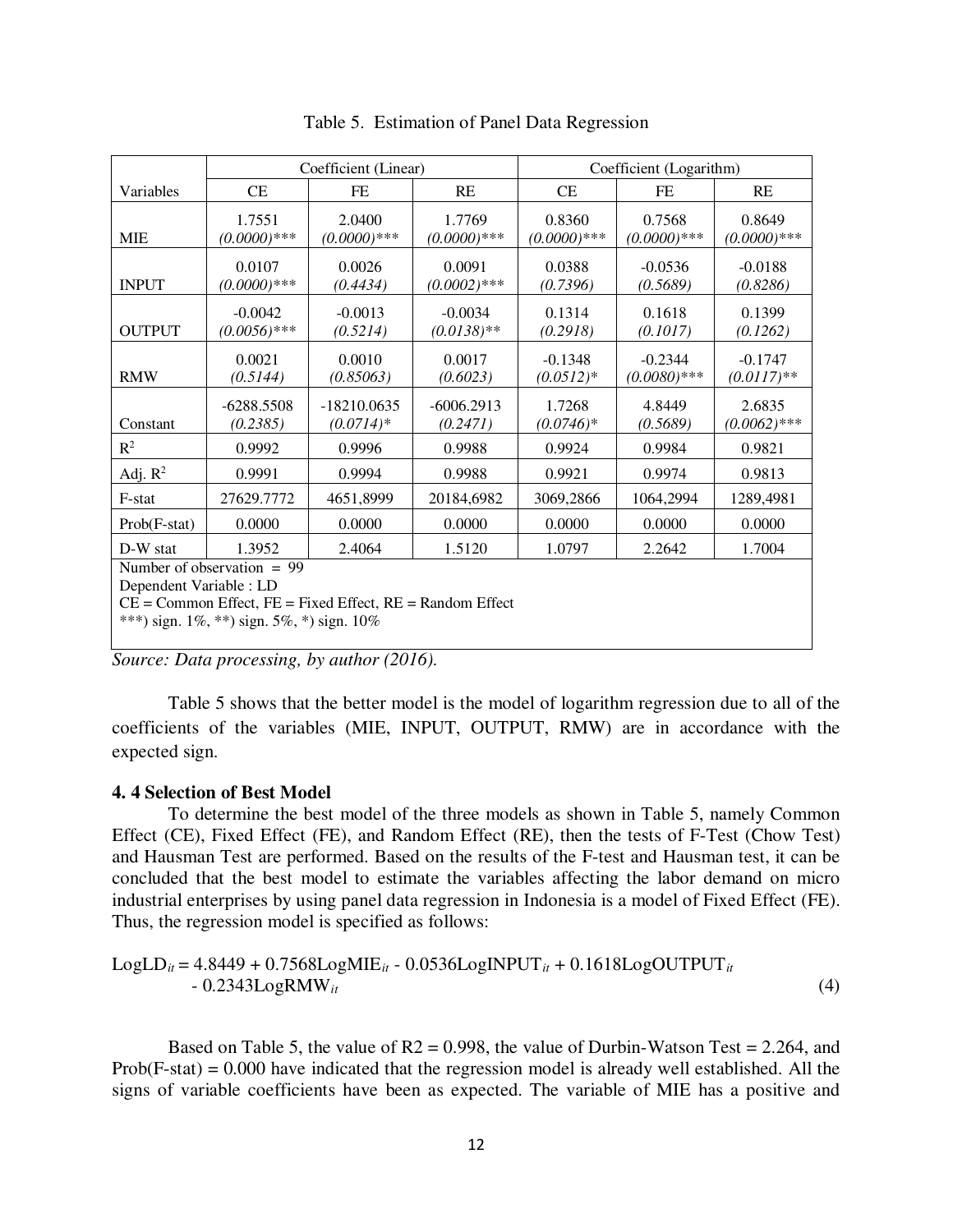significant effect ( $\alpha = 0.01$ ) on LD. The variable of INPUT has a negative effect but not significant on LD. The variable of OUTPUT has a positive effect but not significant on LD. While the variable of RMW has a negative and significant effect ( $\alpha$  = 0.05) on LD.

To investigate the effects of the individual observation and the series time, the model of Fixed Effect is regressed in an assumption of constant slope of variable coefficient. Then this assumption is divided into two forms, namely: (1) a regression in the influence of individual observation, (2) a regression in the influence of time.

#### **(1) Effect of Individual**

The regression of panel data regression in the effect of individuals is possible to determine each individual intercept due to a change in the unit area or province. In this case, it can be used a dummy variable to the cross-sectional unit. The number of dummy variables is ni - 1. This means that one unit of the province become to be excluded dummy as a constant coefficient. In this study, the dummy excluded is Province of Aceh (DP1). Thus the regression equation used is:

LogPTK<sub>ii</sub> = 
$$
\alpha_0 + \alpha_2 dP_2 + \alpha_3 dP_3 + \alpha_4 dP_4 + \alpha_5 dP_5 + \alpha_6 dP_6 + \alpha_7 dP_7 + \alpha_8 dP_8 + \alpha_9 dP_9 + \alpha_{10} dP_{10} + \alpha_{11} dP_{11} + \alpha_{12} dP_{12} + \alpha_{13} dP_{13} + \alpha_{14} dP_{14} + \alpha_{15} dP_{16} + \alpha_{17} dP_{17} + \alpha_{18} dP_{18} + \alpha_{19} dP_{19} + \alpha_{20} dP_{20} + \alpha_{21} dP_{21} + \alpha_{22} dP_{22} + \alpha_{23} dP_{23} + \alpha_{24} dP_{24} + \alpha_{25} dP_{25} + \alpha_{26} dP_{26} + \alpha_{27} dP_{27} + \alpha_{28} dP_{28} + \alpha_{30} dP_{30} + \alpha_{31} dP_{31} + \alpha_{32} dP_{32} + \alpha_{33} dP_{33} + \beta_1 LogMIE_{it} + \beta_2 LogINPUT_{it} + \beta_3 LogOUTPUT_{it} + \beta_4 LogRMW_{it} + \epsilon_{it}
$$
 (5)

where :  $dP_{1}$   $dP_{33}$  = dummies of provinces, if  $dP_2 = 1$ , others = 0, if  $dP_3 = 1$ , others = 0, etc.  $a_{2}a_{33}$  = coefficients of dummies *β1, β2, β3, β<sup>4</sup>* = regression coefficient of each variables  $i =$  observation of *cross-section* ( $i = 1, 2, 3, \ldots, 33$ )  *t* = time *(t = 2013, 2014, 2015)*  $e =$  error term

The result of regression is presented in Table 6 below.

Table 6. Regression Models with Fixed Effect: Constant Slope and Intercept of Individual Varies

|       |            | Unstandardized<br>Coefficients |            | Standardized<br>Coefficients |          |           |
|-------|------------|--------------------------------|------------|------------------------------|----------|-----------|
| Model |            | В                              | Std. Error | Beta                         |          | Sig.      |
|       | (Constant) | 2.052                          | .600       |                              | 3.419    | $.001***$ |
|       | LogMIE     | .761                           | .059       | .751                         | 12.815   | $.000***$ |
|       | LogINPUT   | $-.042$                        | .093       | $-.043$                      | $-.456$  | .650      |
|       | LogOUTPU   | .144                           | .098       | .138                         | 1.476    | .145      |
|       | LogRMW     | $-.215$                        | .088       | $-.042$                      | $-2.440$ | $.018**$  |
|       | dP2        | .023                           | .027       | .007                         | .868     | .389      |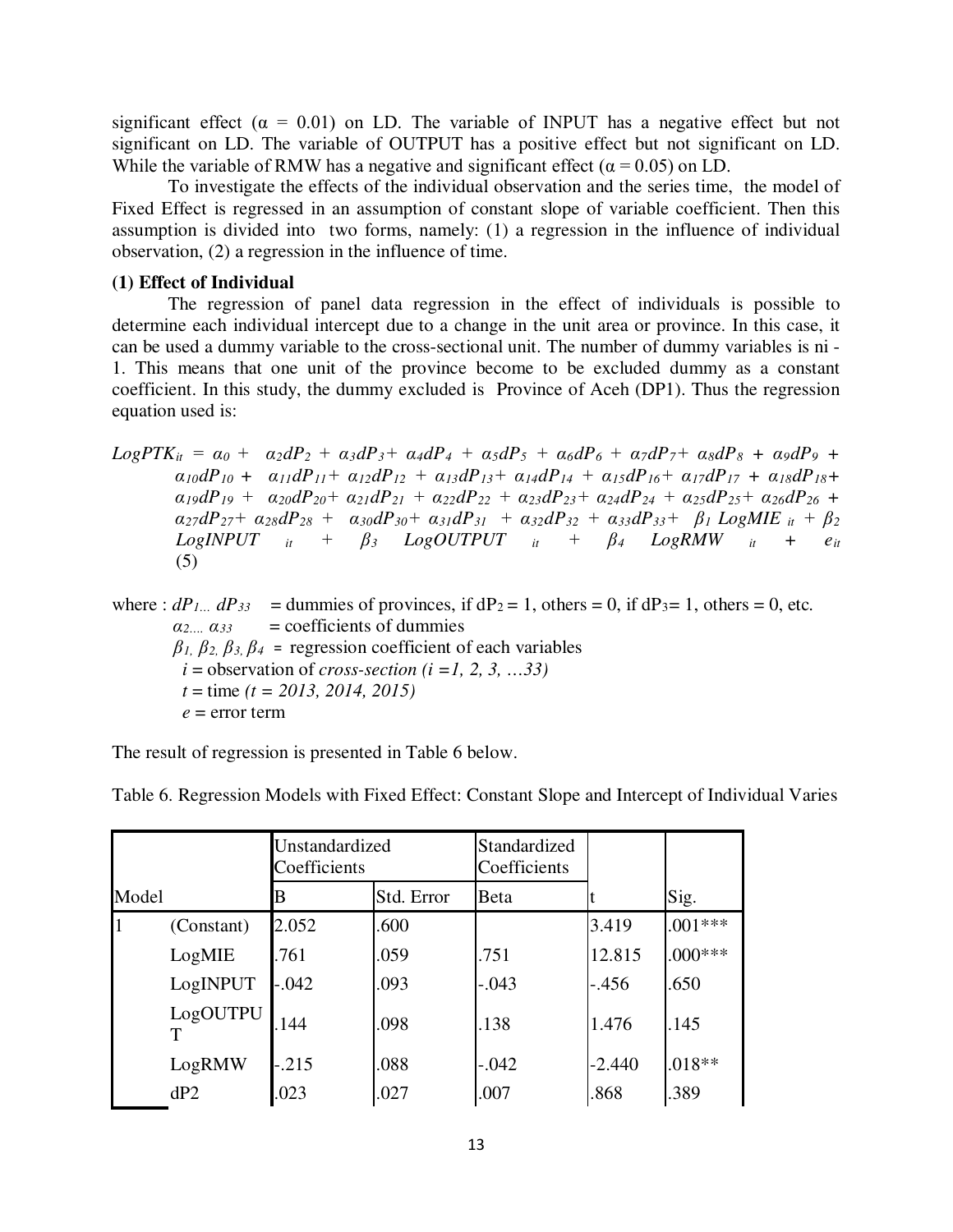| dP3  | $-.023$ | .028 | $-.007$  | $-.851$  | .398      |
|------|---------|------|----------|----------|-----------|
| dP4  | $-.055$ | .039 | -.017    | $-1.403$ | .166      |
| dP5  | $-.055$ | .036 | -.017    | $-1.528$ | .132      |
| dP6  | .008    | .025 | .003     | .329     | .743      |
| dP7  | $-.079$ | .047 | $-.024$  | $-1.659$ | .102      |
| dP8  | .064    | .029 | .020     | 2.216    | $.030**$  |
| dP9  | $-122$  | .049 | $-.037$  | $-2.481$ | $.016**$  |
| dP10 | $-.181$ | .040 | $-.056$  | $-4.505$ | $.000***$ |
| dP11 | .046    | .036 | .014     | 1.270    | .209      |
| dP12 | .091    | .042 | .028     | 2.179    | $.033**$  |
| dP13 | .127    | .046 | .039     | 2.743    | $.008***$ |
| dP14 | $-.051$ | .034 | $-.016$  | $-1.474$ | .146      |
| dP15 | .128    | .045 | .039     | 2.871    | $.006***$ |
| dP16 | $-.013$ | .026 | $-.004$  | -.476    | .636      |
| dP17 | $-.020$ | .026 | $-0.006$ | $-0.750$ | .456      |
| dP18 | $-.005$ | .028 | $-.002$  | $-.182$  | .856      |
| dP19 | $-.001$ | .027 | .000     | $-.046$  | .963      |
| dP20 | $-.024$ | .031 | $-.007$  | $-.784$  | .436      |
| dP21 | -.077   | .038 | $-.024$  | $-2.024$ | $.047**$  |
| dP22 | $-.039$ | .026 | $-.012$  | $-1.511$ | .136      |
| dP23 | $-.258$ | .038 | -.079    | $-6.777$ | $.000***$ |
| dP24 | $-.030$ | .027 | $-.009$  | $-1.147$ | .256      |
| dP25 | $-.064$ | .037 | $-.020$  | $-1.749$ | $.085*$   |
| dP26 | .038    | .026 | .012     | 1.465    | .148      |
| dP27 | .001    | .027 | .000     | .043     | .966      |
| dP28 | $-.082$ | .037 | $-0.025$ | $-2.242$ | $.029**$  |
| dP29 | $-.102$ | .034 | $-.031$  | $-3.017$ | $.004***$ |
| dP30 | $-.095$ | .030 | $-.029$  | $-3.196$ | $.002***$ |
| dP31 | $-194$  | .048 | $-060$   | $-4.064$ | $.000***$ |
| dP32 | $-.206$ | .068 | $-.063$  | $-3.026$ | $.004***$ |
| dP33 | $-.057$ | .049 | $-.017$  | $-1.152$ | .254      |

a. Dependent Variable: LogLD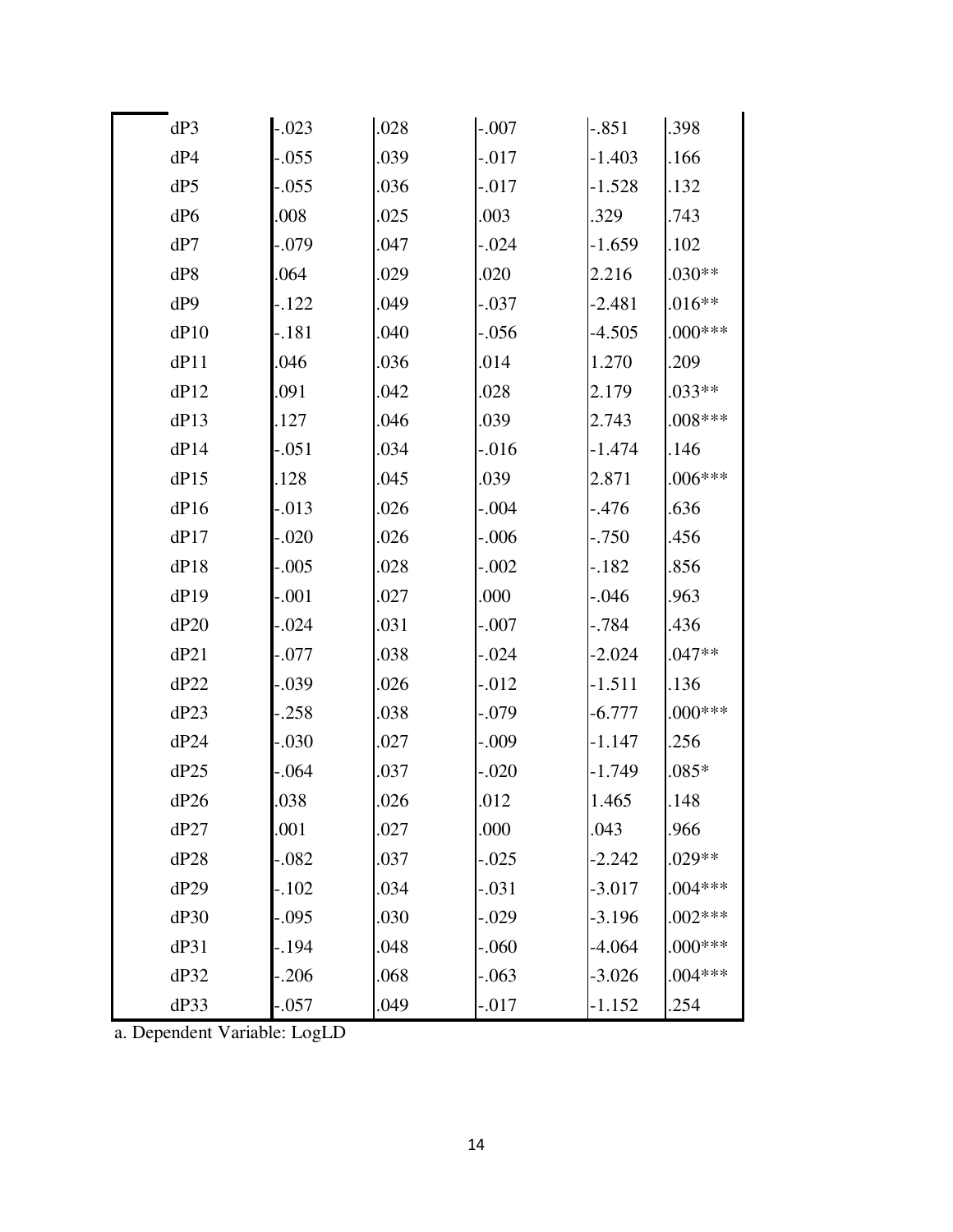Based on Table 6, the intercept value for individuals namely: dP8, dP9, DP10, dP12, dP13, dP15, dP21, dP23, dP25, dP28, dP29, dP30, dP31, dP32 have a significant effect on LD. This shows that there are characteristics of the 14 provinces that significantly influence the labor demand of micro industrial enterprises in Indonesia.

#### **(2) Effect of Time**

The regression of panel data with the effect of time assumes that labor demand can be shifted along the observation time. In this case, it can be used a dummy variable with respect to time. The number of dummy variables is  $n_t$  - 1. This means a single point in time be excluded dummy as a constant coefficient. In this study, the excluded dummy is the year of 2013 as the base year or comparison. Thus the regression equation used is:

LogLD<sub>it</sub> =  $\lambda_0$  +  $\lambda_1$ 2014 +  $\lambda_1$ 2015 +  $\beta_1$ LogMIE +  $\beta_2$ LogINPUT +  $\beta_3$ LogOUTPUT +  $\beta_4$ LogRMW +  $e_{it}$ (6) where:  $d2014$ ,  $d2015 =$  dummy of time, if  $d2014 = 1$ , other = 0;  $d2015 = 1$ , other = 0.  $\lambda_0$  = intercept,  $\lambda_1$ ,  $\lambda_2$  = coefficient of dummy β1, β2, β3, β4, = regression coefficient of each independent variable

 $i =$  observation provincial cross-section  $(i = 1, 2, 3, ... 33)$  $t =$  time (t = 2013, 2014, 2015)

 $e = error term$ 

The result of regression is presented in Table 7 below.

|       |            | Unstandardized<br>Coefficients |            | Standardized<br>Coefficients |          |      |
|-------|------------|--------------------------------|------------|------------------------------|----------|------|
| Model |            | В                              | Std. Error | Beta                         |          | Sig. |
|       | (Constant) | .574                           | .456       |                              | 1.259    | .211 |
|       | LogMIE     | .827                           | .033       | .816                         | 25.004   | .000 |
|       | LogINPUT   | .016                           | .119       | .016                         | .135     | .893 |
|       | LogOUTPUT  | .168                           | .128       | .161                         | 1.310    | .193 |
|       | LogRMW     | $-.114$                        | .073       | $-.022$                      | $-1.563$ | .121 |
|       | d2014      | $-.023$                        | .014       | $-.020$                      | $-1.650$ | .102 |
|       | d2015      | $-.015$                        | .015       | $-.012$                      | $-.971$  | .334 |

Table 7. Fixed Effect Regression models with Constant Slope and Intercept Time Varies

Dependent Variable: LogLD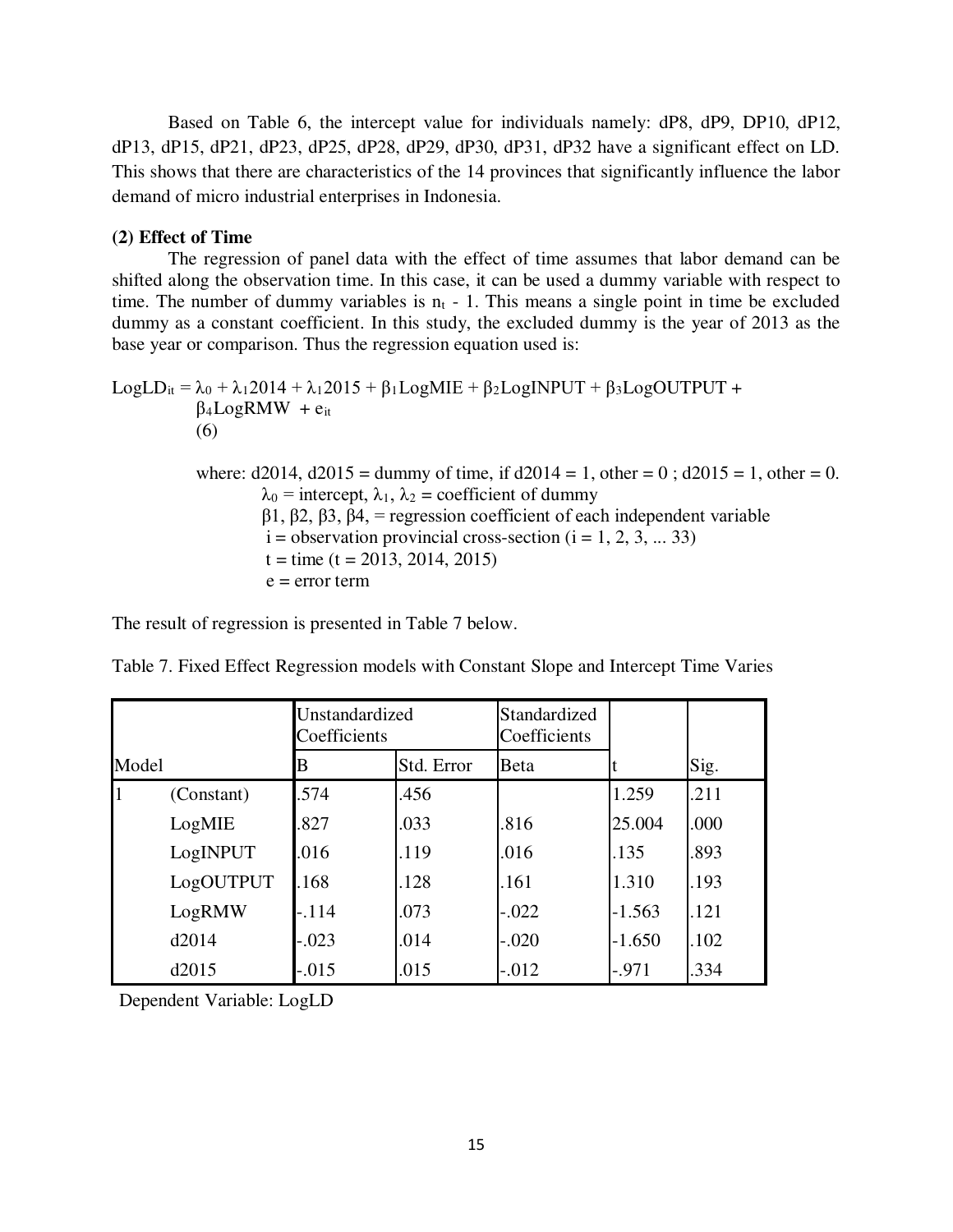Based on Table 7, the intercept values of time points are not significant. This indicates that the time do not have a significant effect on the labor demand of micro industrial enterprises in Indonesia.

#### **4. 5. Interpretation of Panel Data Regression**

#### **(1) Number of Micro Industrial Enterprises (MIE)**

The regression result in Equation 4 indicates that the coefficient of variable MIE is 0.7568. It means that an increasing number of micro industrial enterprises by 1% will increase the labor demand by 0.7568%. The number of micro industrial enterprise has a positive and significant effect ( $\alpha = 0.01$ ) on the labor demand in Indonesia. The result of this study is consistent with the findings of Jaunita (2016), Nurafuah (2015), and Carib (2012).

Data of BPS (2016) shows that nationally, the number of micro industrial enterprises has increased by 11.55% in 2014 from a year earlier of 2013, and increasing again by 5.13% in 2015. The increase in the number of micro industrial enterprise has been able to absorb the labor force an average of 4 persons during the period 2013-2015. The increase in the number of micro industrial enterprises caused by the intensified empowerment activities of micro, small, and medium enterprises (SMEs). Supriyanto (2006) states that micro, small, and medium enterprises (SMEs) have a good potentiality because, in reality, the SMEs sector has a major contribution in employment, which, absorbs more than 99.45% of the workforce and the contribution to GDP of about 30 %. The efforts to promote and develop the SMEs sector will be able to absorb more of the existing workforce and of course, will be able to improve the welfare of the workers involved in it so as to reduce unemployment and ultimately will be used for poverty reduction.

Then, Sudargo et al (2013) express that SMEs sector in Indonesia is increasing its competitiveness because the government has implemented several strategies, namely: provision of information and market networkings, ease of access to funding and mentoring and capacity building in information technology. Meanwhile, according to Machmud (2011), some programs or policies relating to the technical aspects of production related to SMEs has helped to empower SMEs, for example, the Center for Development of Small Industry, Program of Input Subsidized, Training and Technology Management, SME Innovation Center, and Aid for Quality Supervision. However, the programs or policies are still needed to be improved to provide greater impact on labor absorption. In this study, the elasticity of the number of micro industrial enterprises on the labor demand which indicated by the coefficient of regression is less than one  $(e \lt 0.76)$ . It shows that programs or policies performed have not been optimal yet. If the programs or policies of empowerment have been optimally performed the elasticity should have been greater than one, meaning that the percentage increase in the number of micro industrial enterprises should be able to generate the labor demand with the percentage is greater than one (e  $>$  1).

#### **(2) Value of INPUT**

The variable of INPUT (value or price of an input factor) is the cost incurred in the production process excluding wages. Therefore, the cost can be also referred to as an investment. The regression coefficient of INPUT variable is - 0.0536, means a reduction of micro industrial enterprises by 1% will increase labor demand by 0.0536% or vice versa. The result of regression indicates that the value of the input of micro industrial enterprises has a negative effect but no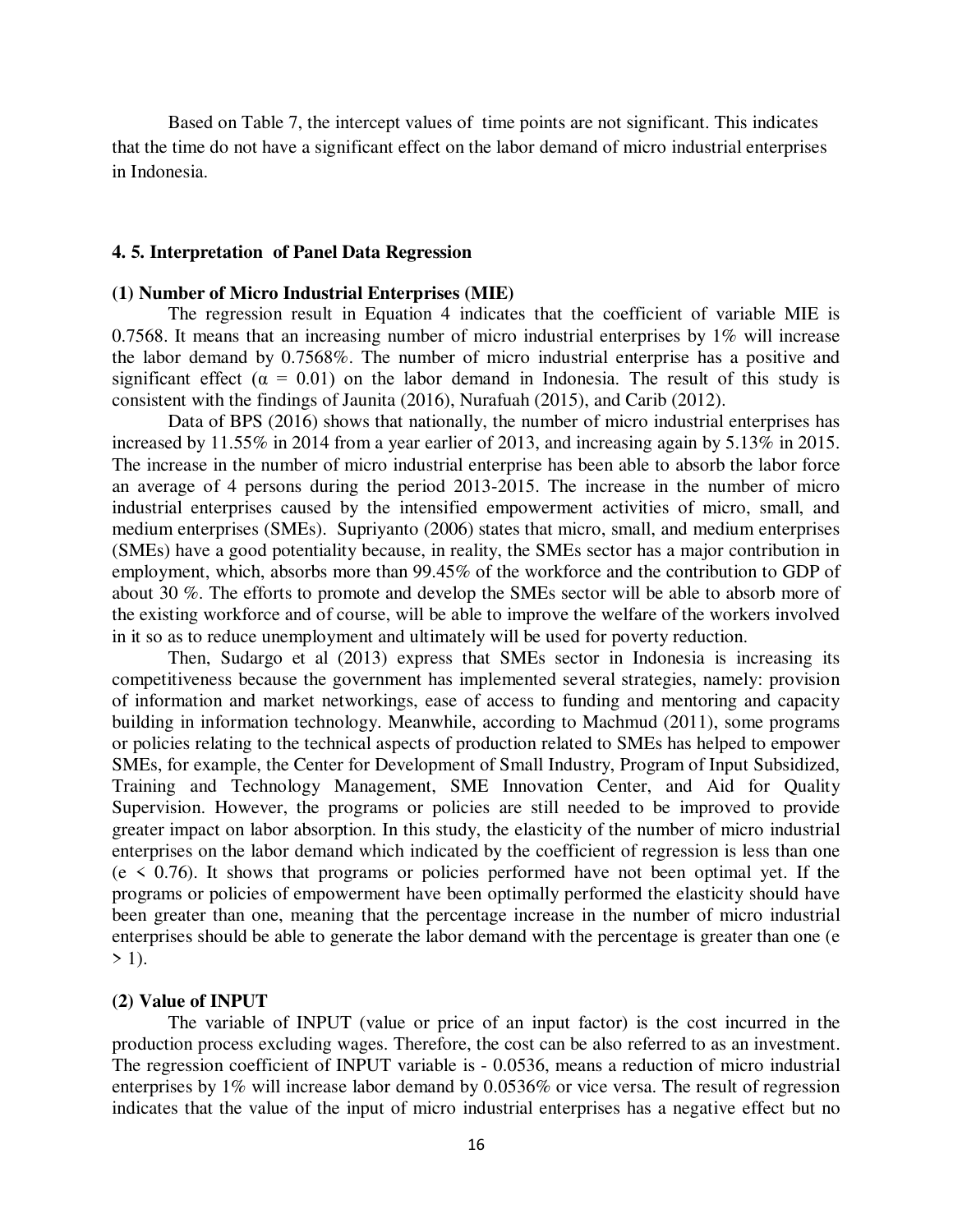significant on the labor demand. During the period of the year 2013 - 2015, the price (cost) of input factors has increased so as to encourage the enterprises to reduce the use of expensive inputs and substituting them by the increasing of use of labor.

The result of this study is different from the results of studies done by Ismei et al (2015), Carib (2012) and Ward et al (2012). They state that the investment of small industries has a positive effect on labor demand, meaning that the higher the value of the investment, the higher the total manpower occupied. According to Jaunita (2016) the negative relationship or effect between the value of input and the labor demand can also be caused by enterprise owner that tend to use of capital goods (in the form of machinery) to support the production process and aim to improve the product quality and increase the productivity of goods and services more effectively and efficiently. As a result, the use of the machine will cause the low of labor absorption. The coefficient of the INPUT variable as - 0.0536 also shows the value of elasticity. This elasticity is inelastic ( $e \leq 1$ ), which means a reduction in the value of inputs has no great impact on labor demand.

#### **(3) Value of OUTPUT**

The variable of OUTPUT (value of production) is the value of output produced by micro industrial activities. The coefficient of OUTPUT variable is 0.1618. It means that an increase of the output of micro industrial enterprises by 1% will increase labor demand by 0.1618%. The regression result shows that the output value of micro industrial enterprises has a positive effect but not significant on the labor demand. This finding is consistent with the studies conducted by Divianto (2014) and Amri et al (2013). Meanwhile, the studies of Jaunita (2016), Prabandana (2015), Ismei et al (2015), and Budiawan (2013) show that the value of output has a positive and significant effect on the labor demand. According to Budiawan (2013), the value of output is the overall level of production or the number of items that resulted in the production process of enterprises which will then be sold to consumers. If the demand of the product increases, the enterprises will tend to increase the production capacity, and for that purpose, the enterprises will increase the use of workforce. The coefficient of OUTPUT variable as 0.1618 also shows the value of elasticity. This elasticity is inelastic ( $e < 1$ ), meaning that the value of output has a small impact on the labor demand.

#### **(4) Minimum Regional Wage (RMW)**

The regression coefficient of RMW variable is - 0.2344 means a decrease in regional minimum wage by 1% will increase labor demand in micro industrial enterprises by 0.2344% or vice versa. The regression result shows that the RMW has a negative and significant effect ( $\alpha$  = 0.01) on the labor demand. It means that if the rate of RMW increases then the optimal use of labor will be reduced from the previous number, otherwise if there is a decrease of UMR rate, the enterprises will increase the use of workforce in order to achieve the optimum allocation. This result is consistent with the studies conducted by Prabandana (2015), Amri et al (2014), Sulistiwati (2012), and Zamrowi (2007). Meanwhile, the study conducted by Juanita (2016) and Divianto (2014) also shows the negative effect of the minimum wage on the labor demand but not significant.

According to Bappenas (2010), theoretically, the enterprises will only pay the wages in accordance with the productivity of labor, meaning that labor which has low productivity will receive low wages and vice versa. In fact, the minimum wage which set is much more determined by the aspect of increase in the price level compared to the increase in productivity.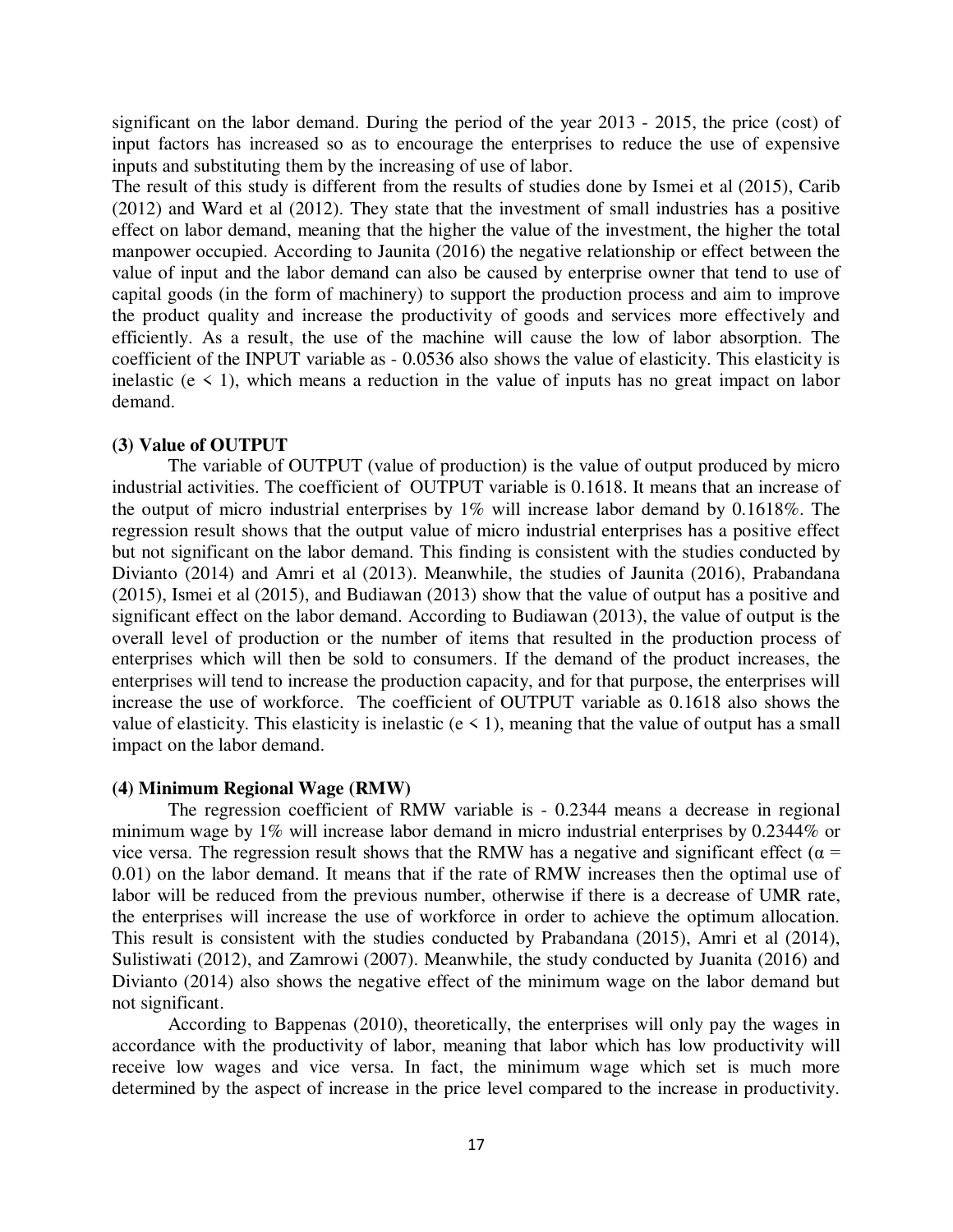Productivity has not become a major determinant in the determination of wages. The elasticity of RMW on labor demand is inelastic ( $e \le 1$ ), which means that a decrease in the regional minimum wage has a small impact on the labor demand.

#### **(5) Dummy Effect of Provinces and Time**

The regression result in Table 6 shows that the values of the intercept for individuals or provinces dummies: Lampung (dP8), Bangka Belitung (dP9), Riau Islands (dP10), West Java (dP12), Central Java (dP13), East Java (dP15), Central Kalimantan (dP21), East Kalimantan (dP23), Central Sulawesi (DP25), Gorontalo (dP28), West Sulawesi (dP29), Maluku (dP30), North Maluku (dP31), and West Papua (dP32) significantly affect the labor demand in micro industrial enterprises in Indonesia. This indicates that the pattern of labor demand in the micro industrial enterprises in 14 provinces is different from the benchmark (Province of Aceh). The negative dummy coefficient in a province means that the level of labor demand in micro industrial enterprises is lower than the benchmark (Province of Aceh). While the positive dummy coefficient in a province means that the labor demand in micro industrial enterprises province is higher than the benchmark (Province of Aceh).

The regression result in Table 7 shows that the value of the intercept for time dummy variables (2014 and 2015) has no significant effect on the labor demand. This means that statistically, the time pattern of the year 2014 and 2015 do not differ from the benchmark (2013). The negative dummy coefficient of time means that the level of labor demand in micro industrial enterprises in 2014 and 2015 is less than in 2013.

#### **5. CONCLUSION AND RECOMMENDATION**

The estimation result of Fixed Model indicates that the number of micro industrial enterprises has a positive and significant effect ( $\alpha$  = 0.01) on the labor demand in Indonesia. The value of the input of micro industrial enterprises has a negative effect on the labor demand but not significant. The value of the output has a positive effect on the labor demand but not significant. The regional minimum wage has a negative and significant effect ( $\alpha = 0.01$ ) on the labor demand. The elasticities of all variables are inelastic. It shows that programs or policies of empowerment have not been optimally performed. The reduction in the value of inputs, the increase of the value of output has no great impact on the labor demand. Meanwhile, a decrease in the regional minimum wage has a small impact on the labor demand. There are characteristics of the 14 provinces that significantly influence the labor demand of micro industrial enterprises in Indonesia. Whereas, the pattern of time has no significant effect on the labor demand of micro industrial enterprises in Indonesia.

It is expected that government needs to stimulate the growth of the number of microindustrial enterprises to be able to absorb more workforce, as well as to review the rate of the regional minimum wage according to the price of living needs. The government also needs to provide the guidance, training, and counseling for the labors in the enterprises. Then, the parties of micro industrial enterprises need to establish the cooperative relations with the other companies (including state-owned companies) for the mutually benefit, strengthen and support each other.

#### **REFERENCES**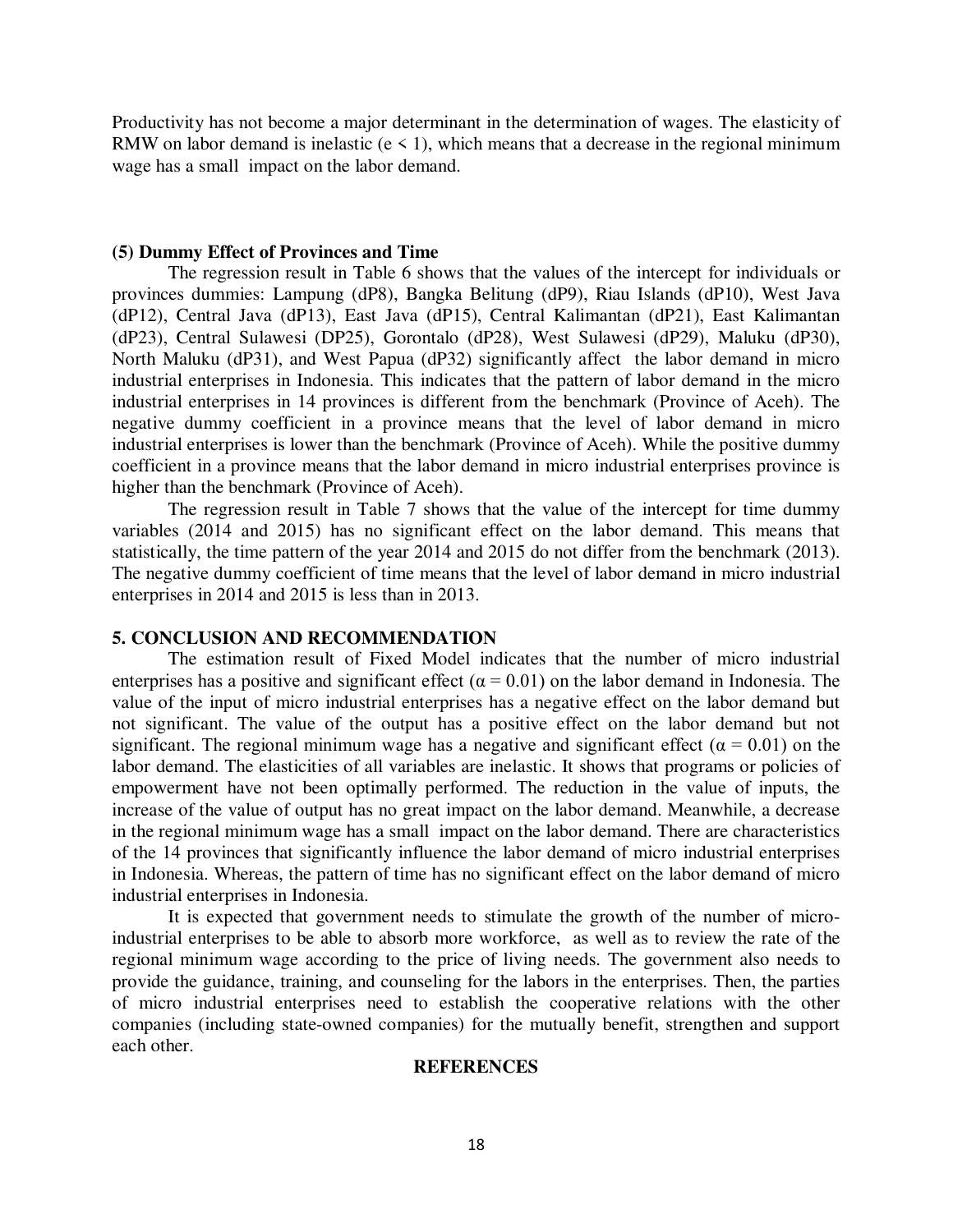Amri, Y., Yassir Amri, Abubakar Hamzah, Sofyan Syahnur. 2013. "Role of Small and Micro Industrial Business on Labor Absorption in the Province of Aceh" (Peran Usaha Industri Mikro dan Kecil Dalam Penyerapan Tenaga Kerja di Provinsi Aceh). *Jurnal Ilmu Ekonomi Pascasarjana Universitas Syiah Kuala,* Vol. 1, No. 1, Februari 2013, p. 77 – 85.  $URL:$ 

*http://prodipps.unsyiah.ac.id/Jurnalmie/images/Jurnal/1.vol1.no1/8.77.85.yassir.amri.pdf* 

- Arianti, Fitrie. 2003. *Analysis of Factors Affecting Labor Demand on Wood Furniture Industry for Medium and Large Scale in Jepara Year Period 1994-2000* (Analisis faktor-faktor yang Mempengaruhi Permintaan Tenaga Kerja Pada Industri Mebel Kayu Skala Besar dan Sedang di Kabupaten Jepara Periode Tahun 1994 – 2000", Thesis, Master in Economics and Development Studies, Diponegoro University, Semarang. URL : *http://eprints.undip.ac.id/11490/.*
- Arida, A., Zakiah, & Julaini. 2015. "Analysis of Labor Demand And Offer on Agriculture Sector In Aceh Province" (Analisis Permintaan Dan Penawaran Tenaga Kerja Pada Sektor Pertanian Di Provinsi Aceh), *Agrisep Vol.16, No. 1 , 2015.p.66-78.* URL : *(1) download.portalgaruda.org/article.php?article=373311 ; (2) http://jurnal.unsyiah.ac.id/agrisep/article/view/3033/2894.*
- Ariefianto, M. D. 2012. *Econometrics* (Ekonometrika)*.* Jakarta : Penerbit Erlangga.
- Badan Pusat Statistik (BPS). 2016. *Economic and Trade* (Ekonomi dan Perdagangan), Jakarta 10710, Indonesia. URL : *http://www.bps.go.id/Subjek/view/id/170 ; http://www.bps.go.id/Subjek/view/ id/170#subjekViewTab1|accordion-daftar-subjek2.*
- Badan Pusat Statistik (BPS). 2014. Workforce in Indononesia (Keadaan Angkatan Kerja di Indonesia). URL : *https://www.bps.go.id/Brs/view/id/1139.*
- Badan Pusat Statistik (BPS). 2016. URL : *https://www.bps.go.id/.*
- Bappenas. 2010. *Plan of National Medium Term Development in 2010 2014* (Rencana Pembangunan Jangka Menengah Nasional (RPJMN) Tahun 2010 – 2014)*.* Buku II. Jakarta: Bappenas. URL : *https://diklatpimlan.files.wordpress.com/2010/04/paparandiklatpim2-lan-jakarta-06042010\_bappenas.pdf.*
- Budiawan, Amin. 2013**.** "Factors Affecting Labor Absorption on Fish Processing Small Industry In Demak" (Faktor-Faktor Yang Mempengaruhi Penyerapan Tenaga Kerja Pada Industri Kecil Pengolahan Ikan Di Kabupaten Demak), *Economics Development Analysis Journal.* Vol. 2, No. 1. p. 1- 8. URL : *journal.unnes.ac.id/sju/index.php/edaj/issue/view/155.*
- Divianto. 2014. "Effect of Wage, Capital, Productivity and Labor Absorption and Technology on Small-Medium Enterprises in Palembang : A Case Study of Business Printing" (Pengaruh Upah, Modal,Produktivitas dan Teknologi Terhadap Penyerapan Tenaga Kerja Pada Usaha Kecil-Menengah di Kota Palembang : Studi Kasus Usaha Percetakan) . *Jurnal*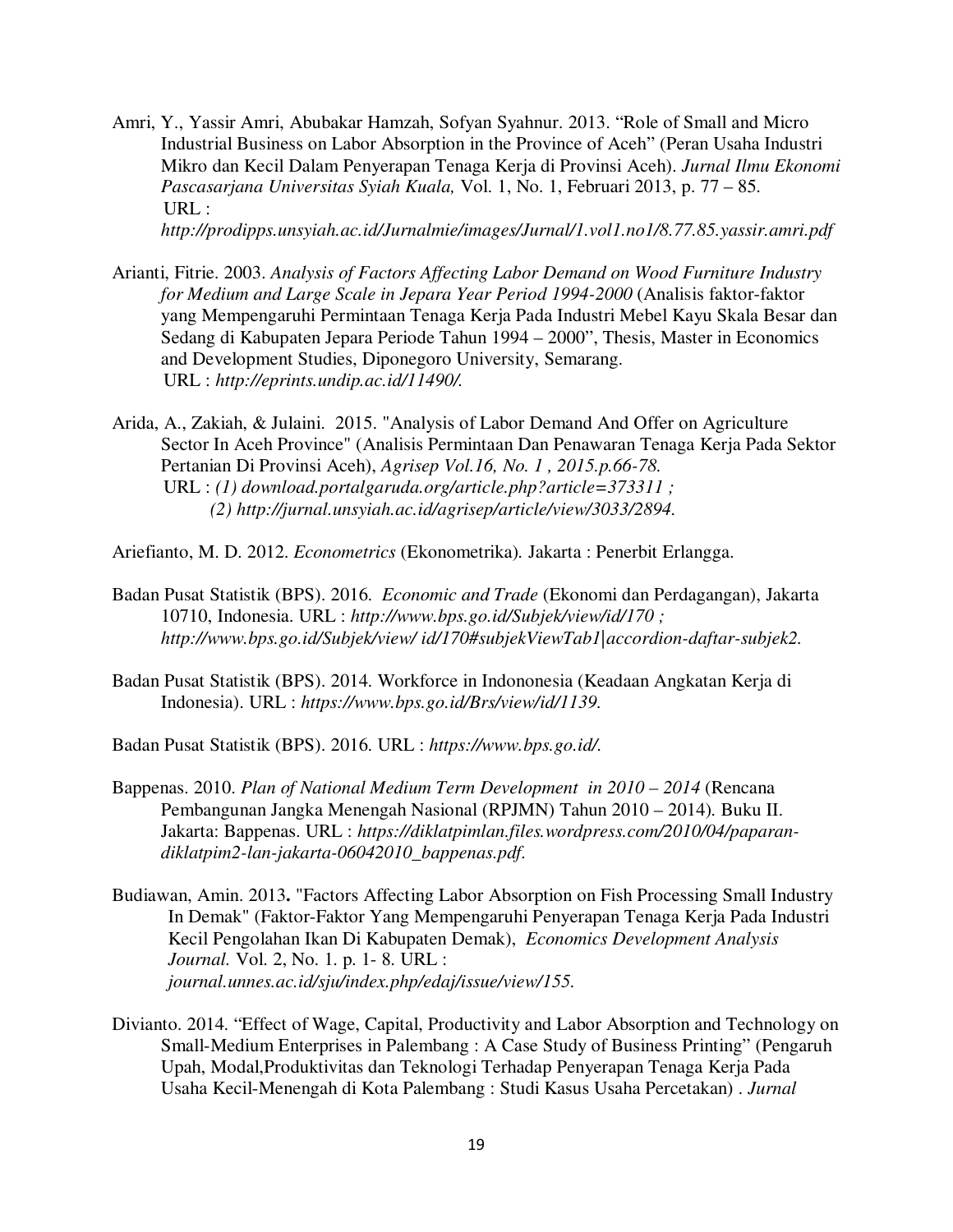*Ekonomi Dan Informasi Akuntansi (Jenius)*, Vol. 4 No. 1, p. 48-58, URL : *http://news.palcomtech.com/wp-content/uploads/2015/06/DIVIANTO-JE040114.pdf*.

- Feriyanto, N. 2015. *Human Resource Economics in Perspective of Indonesia* (Ekonomi Sumber Daya Manusia Dalam Perspektif Indonesia), Yogyakarta : Penerbit UPP STIM YKPN. URL : *www.belbuk.com/ekonomi-sumber-daya-manusia-dalam-perspektif-indonesia-p-35713.html.*
- ILO. 2015. *Trends of Labour and Social Trends in Indonesia 2014-2015 : Strengthening Competitiveness and Productivity Through Decent Work* (Tren Ketenagakerjaan dan Sosial di Indonesia 2014 - 2015: Memperkuat Daya Saing dan Produktivitas Melalui Pekerjaan Layak)*,* International Labor Office – Jakarta : ILO, 2015. URL : *www.ilo.org/wcmsp5/.../---ilo-jakarta/.../wcms\_381565.pdf*
- Gujarati, D. N,. 2003. *Basic Econometrics*. Fourth Edition, New York, USA : Mc-Graw Hill Companies.
- Hakim, A,. 2014. *Introduction to Econometrics* (Pengantar Ekonometrika), Yogyakarta : Penerbit Ekonisia, Fakultas Ekonomi, Universitas Islam Indonesia.
- Hinnosaar, Marit., Tairi Rõõm. 2003. *The Impact of Minimum Wage on the Labour Market in Estonia : An Empirical Analysis.* URL : *ideas.repec.org/p/eea/boewps/wp2003-08.html.*
- Iksan, Mohamad. 2010. *Minimum Wage and Employment : Looking for Middle Way* (Upah Minimum Regional dan Kesempatan Kerja. Mencari Jalan Tengah)*.* URL : *(1) http://els.bappenas.go.id. ; (2) https://saepudinonline.wordpress.com/2011/06/07/upah- minimum-regional-dankesempatan-kerja/.*
- Ismei, Afriliyanti., Andri Wijanarko, Henny Oktavianti. 2015. "Labor Demand Analysis On Small And Medium Industry In Lamongan Year 2009-2013" (Analisis Permintaan Tenaga Kerja Pada Industri Kecil Dan Menengah Di Kabupaten Lamongan Tahun 2009-2013), *Jurnal Media Trend,* Vol. 10 No. 1, p. 95-113. URL : *http://oaji.net/articles/2015/2384- 1440662183.pdf*.
- Jaunita, Tota. 2016. *The Effect of Panel Data Analysis of Regional Minimum Wage, Output Value, Total Business Unit, and Investment on Labor Absorption Against in Large and Medium Industrial Sector in Central Java Year 2011-2013* (Analisis Data Panel Pengaruh UMR, Nilai Output, Jumlah Unit Usaha, dan Investasi Terhadap Penyerapan Tenaga Kerja pada Sektor Industri Besar dan Sedang di Jawa Tengah Tahun 2011-2013), *Economic Development, Faculty of Economics and Business, University of Muhammadiyah Surakarta.* URL : *http://eprints.ums.ac.id/43888/1/NASKAH%20PUBLIKASI.pdf*.

Karib, Abdul. 2012. "Influence Analysis of Production, Investment and Business Unit on Labor Absorption in Industrial Sector, West Sumatra" (Analisis Pengaruh Produksi,Investasi,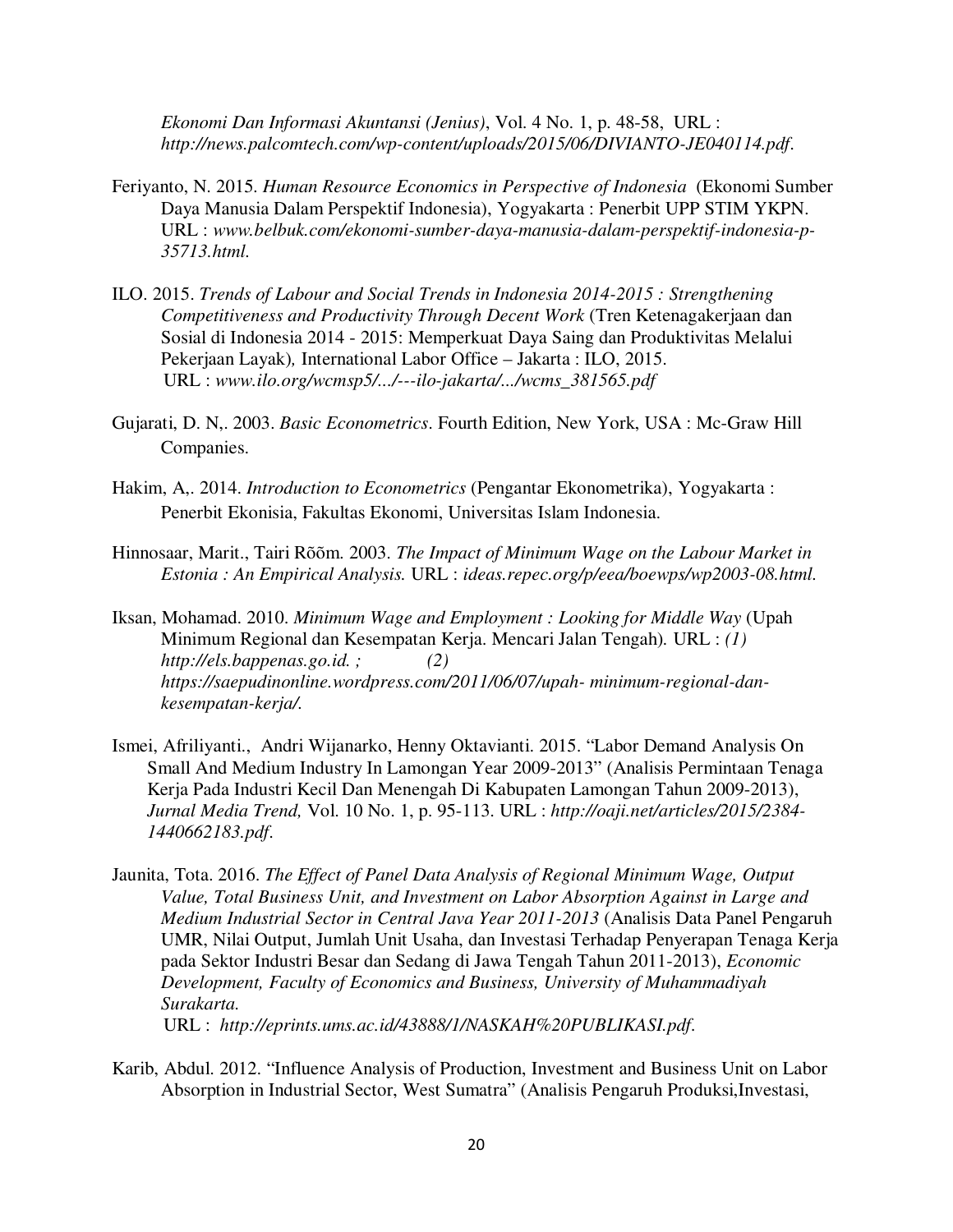dan Unit Usaha Terhadap Penyerapan Tenaga Kerja Pada Sektor Industri Sumatera Barat". *Jurnal Manajemen dan Kewirausahaan,* Vol. 3, No. 3.p.53-73. URL : *http://jurnal.unitas-pdg.ac.id.* 

- Kuncoro, Haryo. 2002. "Wage of Sharing System and Labor Absorption" (Upah Sistem Bagi Hasil dan Penyerapan Tenaga Kerja)*, Jurnal Ekonomi Pembangunan,* Vol.7 No.1 : 45-54. URL : *http://journal.uii.ac.id/index.php/JEP/article/view/658/582.*
- Machmud, Zakir. 2011. *Policy Recommendations of Small-Medium Enterprises in Indonesia*  (Rekomendasi Kebijakan UMKM di Indonesia). Jakarta : Friedrich-Naumann-Stiftung fur die Freiheit. URL : *www.fnsindonesia.org.*
- Manurung, J., Manurung, A., H., Saragih, F. D. 2005. *Econometrics : Theory and Application*  (Ekonometrika : Teori dan Aplikasi), Jakarta : Penerbit PT. Elex Media Komputindo.
- Nachrowi, D., H. Usman. 2006. *Econometrics For Economic and Financial Analysis* (Ekonometrika Untuk Analisis Ekonomi dan Keuangan), Jakarta : Faculty of Economics, University of Indonesia.
- Nurafuah. 2015. *Analysis of Labor Absorption On Small and Medium Enterprise Sector in Province of Central Java* (Analisis Penyerapan Tenaga Kerja Pada Sektor Usaha Kecil dan Menengah di Provinsi Jawa Tengah), Thesis, Department of Economic Development, Faculty of Economics, State University of Semarang. URL : *lib.unnes.ac.id/21616/1/7450408050-s.pdf.*
- Prabandana, R. R. 2015. *The Effect of Capital, Value of Production and Wage Level Of Manpower Absorption of Small Industries in District of Sukoharjo* (Pengaruh Modal, Nilai Produksi dan Tingkat Upah Terhadap Penyerapan Tenaga Kerja Industri Kecil di Kabupaten Sukoharjo), Thesis, Department of Management, Faculty of Economics and Business, University of Muhammadiyah, Surakarta. URL : *eprints.ums.ac.id/38851/2/03.pdf.*
- Prabowo, Azis,. 1997. *Analysis of Labor Absorption on Small Industries in District of Tegal* (Analisis Penyerapan Tenaga Kerja Pada Subsektor Industri Kecil di Kabupaten Tegal), Thesis, Faculty of Economics, Diponegoro University, Semarang.
- Pratomo, W. A., P. Hidayat. 2007. *The use of Eviews In Econometrics* (Penggunaan Eviews Dalam Ekonometrika), Medan : Penerbit Universitas Sumatra Utara Press.
- Rejekiningsih , Tri Wahyu. 2004. "Measuring The Amount of Role of Small Industry in Economy of Central Java Province" (Mengukur Besarnya Peranan Industri Kecil dalam Perekonomian di Provinsi Jawa Tengah). *Jurnal Dinamika Pembangunan. Vol. 1. No. 2, p. 125 - 136.* URL : *http://eprints.undip.ac.id/23101/.*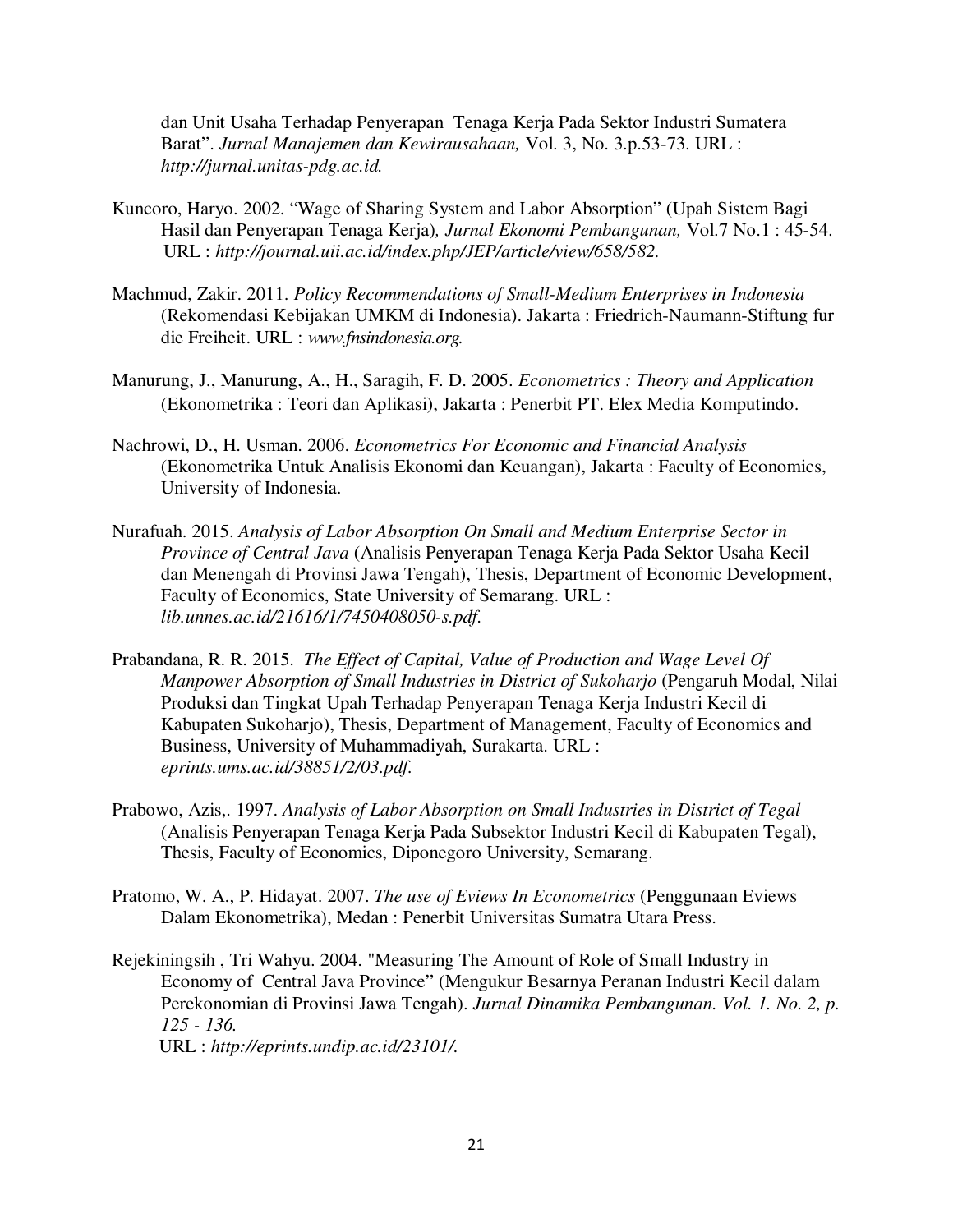- Simanjuntak, Payaman . 2001. *Introduction to Human Resources Economics* (Pengantar Ekonomi Sumber Daya Manusia), Jakarta: Faculty of Economics, University of Indonesia.
- Sudarsono. 1988. *Human Resources Economics* (Ekonomi Sumber Daya Manusia), Jakarta : Open University, Jakarta.
- Sudaryanto, Ragimun, & Wijayanti, R. R. 2013. *Strategies for Small-Medium Enterprises Empowerment Facing ASEAN Free Market* (Strategi Pemberdayaan UMKM Menghadapi Pasar Bebas ASEAN), Center for Macroeconomic Policy, Fiscal Policy, Ministry of Finance, Jakarta. URL : *www.kemenkeu.go.id/.../Strategi%20Pemberdayaan%20UMKM.*
- Sulistiawati, Rini. 2012. "The Effect of Minimum Wages on Labor Absorption and Public Welfare in Indonesia" (Pengaruh Upah Minimum Terhadap Penyerapan Tenaga Kerja dan Kesejahteraan Masyarakat di Indonesia), *Jurnal EKSOS* Vol. 8, No. 3, p.195 – 211. URL : *riset.polnep.ac.id/bo/upload/penelitian/penerbitan\_jurnal/08-eksos...*
- Suliyanto. 2011. *Applied Econometrics* (Ekonometrika Terapan), Yogyakarta : Penerbit Andi.
- Sumarsono, Sonny. 2009. *Human Resources Economics, Theory and Public Policy* (Ekonomi Sumber Daya Manusia, Teori dan Kebijakan Publik). Yogyakarta : Penerbit Graha Ilmu.
- Supriyanto, 2006. "Empowerment of Micro, Small and Medium Enterprises (SMEs) As One of the Poverty Reduction Efforts Pemberdayaan Usaha Mikro, Kecil, dan Menengah" (Sebagai Salah Satu Upaya Penanggulangan Kemiskinan, *Jurnal Ekonomi & Pendidikan*, Vol. 3 No. 1, April 2006, p.1-16. URL *: journal.uny.ac.id/index.php/jep/article/download/627/490.*
- Todaro, Micheal .2003. *Economic Development in the Third World* (Pembangunan Ekonomi di Dunia Ketiga), Edisi ke-Tujuh, Jilid 1,Jakarta : Airlangga.
- Undang-Undang No. 13 Tahun 2003 tentang Ketenagakerjaan (Manpower Laws No. 13/2013). URL : *http://www.setneg.go.id/index.php?option=com\_perundangan&id=315&task=detail&cati d=1&Itemid=42&tahun=2003.*
- Wardhana, Wisnu, Andhika. 2012. *Analysis of Role of Manufacturing Sector on Labor Absorption In Province of South Sulawesi (Year 2001-2012)* (Analisis Peranan Sektor Industri Manufaktur Terhadap Penyerapan Tenaga Kerja Di provinsi Sulawesi Selatan (2001-2012)*.* Makassar : Hasanuddin University.
- Wulandari, Sari. 2015. *Factors Affecting Labor Demand of Food Beverages and Tobacco Industry in North Sumatra Province* (Faktor - Faktor Yang Mempengaruhi Permintaan Tenaga Kerja Industri Makanan Minuman Dan Tembakau Provinsi Sumatera Utara). Thesis, Graduate Program, State University of Medan. URL : *digilib.unimed.ac.id/4627/.*